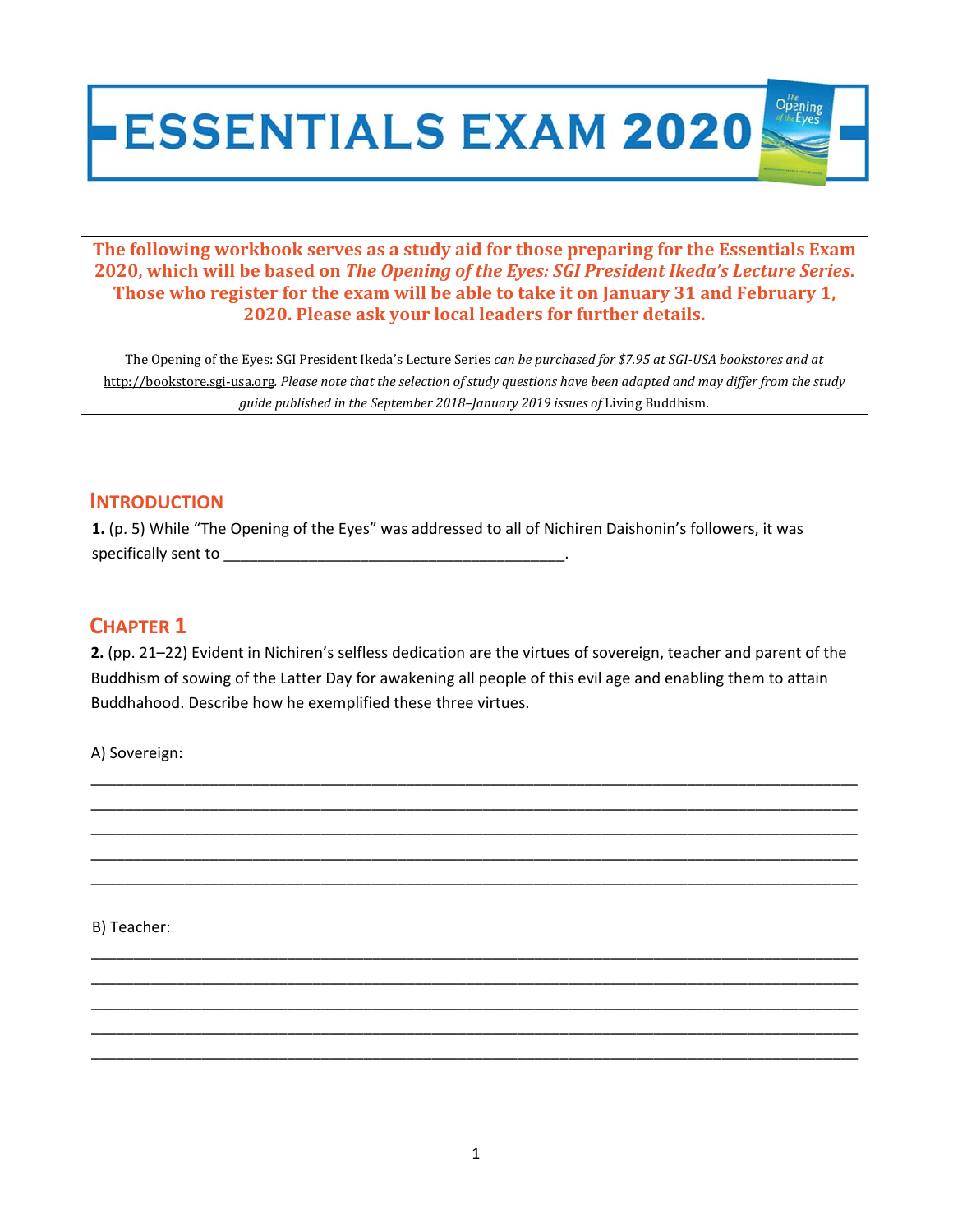#### C) Parent:

**3.** (pp. 23–24) In "The True Aspect of All Phenomena," Nichiren writes: "A common mortal is an entity of the three bodies, and a true Buddha . . . Though it is thought that Shakyamuni Buddha possesses the three virtues of sovereign, teacher, and parent for the sake of all of us living beings, that is not so. On the contrary, it is common mortals who endow him with the three virtues" (*The Writings of Nichiren Daishonin*, vol. 1, p. 384).

\_\_\_\_\_\_\_\_\_\_\_\_\_\_\_\_\_\_\_\_\_\_\_\_\_\_\_\_\_\_\_\_\_\_\_\_\_\_\_\_\_\_\_\_\_\_\_\_\_\_\_\_\_\_\_\_\_\_\_\_\_\_\_\_\_\_\_\_\_\_\_\_\_\_\_\_\_\_\_\_\_\_\_\_\_\_\_\_\_\_ \_\_\_\_\_\_\_\_\_\_\_\_\_\_\_\_\_\_\_\_\_\_\_\_\_\_\_\_\_\_\_\_\_\_\_\_\_\_\_\_\_\_\_\_\_\_\_\_\_\_\_\_\_\_\_\_\_\_\_\_\_\_\_\_\_\_\_\_\_\_\_\_\_\_\_\_\_\_\_\_\_\_\_\_\_\_\_\_\_\_ \_\_\_\_\_\_\_\_\_\_\_\_\_\_\_\_\_\_\_\_\_\_\_\_\_\_\_\_\_\_\_\_\_\_\_\_\_\_\_\_\_\_\_\_\_\_\_\_\_\_\_\_\_\_\_\_\_\_\_\_\_\_\_\_\_\_\_\_\_\_\_\_\_\_\_\_\_\_\_\_\_\_\_\_\_\_\_\_\_\_

\_\_\_\_\_\_\_\_\_\_\_\_\_\_\_\_\_\_\_\_\_\_\_\_\_\_\_\_\_\_\_\_\_\_\_\_\_\_\_\_\_\_\_\_\_\_\_\_\_\_\_\_\_\_\_\_\_\_\_\_\_\_\_\_\_\_\_\_\_\_\_\_\_\_\_\_\_\_\_\_\_\_\_\_\_\_\_\_\_\_ \_\_\_\_\_\_\_\_\_\_\_\_\_\_\_\_\_\_\_\_\_\_\_\_\_\_\_\_\_\_\_\_\_\_\_\_\_\_\_\_\_\_\_\_\_\_\_\_\_\_\_\_\_\_\_\_\_\_\_\_\_\_\_\_\_\_\_\_\_\_\_\_\_\_\_\_\_\_\_\_\_\_\_\_\_\_\_\_\_\_ \_\_\_\_\_\_\_\_\_\_\_\_\_\_\_\_\_\_\_\_\_\_\_\_\_\_\_\_\_\_\_\_\_\_\_\_\_\_\_\_\_\_\_\_\_\_\_\_\_\_\_\_\_\_\_\_\_\_\_\_\_\_\_\_\_\_\_\_\_\_\_\_\_\_\_\_\_\_\_\_\_\_\_\_\_\_\_\_\_\_ \_\_\_\_\_\_\_\_\_\_\_\_\_\_\_\_\_\_\_\_\_\_\_\_\_\_\_\_\_\_\_\_\_\_\_\_\_\_\_\_\_\_\_\_\_\_\_\_\_\_\_\_\_\_\_\_\_\_\_\_\_\_\_\_\_\_\_\_\_\_\_\_\_\_\_\_\_\_\_\_\_\_\_\_\_\_\_\_\_\_ \_\_\_\_\_\_\_\_\_\_\_\_\_\_\_\_\_\_\_\_\_\_\_\_\_\_\_\_\_\_\_\_\_\_\_\_\_\_\_\_\_\_\_\_\_\_\_\_\_\_\_\_\_\_\_\_\_\_\_\_\_\_\_\_\_\_\_\_\_\_\_\_\_\_\_\_\_\_\_\_\_\_\_\_\_\_\_\_\_\_

\_\_\_\_\_\_\_\_\_\_\_\_\_\_\_\_\_\_\_\_\_\_\_\_\_\_\_\_\_\_\_\_\_\_\_\_\_\_\_\_\_\_\_\_\_\_\_\_\_\_\_\_\_\_\_\_\_\_\_\_\_\_\_\_\_\_\_\_\_\_\_\_\_\_\_\_\_\_\_\_\_\_\_\_\_\_\_\_\_\_ \_\_\_\_\_\_\_\_\_\_\_\_\_\_\_\_\_\_\_\_\_\_\_\_\_\_\_\_\_\_\_\_\_\_\_\_\_\_\_\_\_\_\_\_\_\_\_\_\_\_\_\_\_\_\_\_\_\_\_\_\_\_\_\_\_\_\_\_\_\_\_\_\_\_\_\_\_\_\_\_\_\_\_\_\_\_\_\_\_\_ \_\_\_\_\_\_\_\_\_\_\_\_\_\_\_\_\_\_\_\_\_\_\_\_\_\_\_\_\_\_\_\_\_\_\_\_\_\_\_\_\_\_\_\_\_\_\_\_\_\_\_\_\_\_\_\_\_\_\_\_\_\_\_\_\_\_\_\_\_\_\_\_\_\_\_\_\_\_\_\_\_\_\_\_\_\_\_\_\_\_ \_\_\_\_\_\_\_\_\_\_\_\_\_\_\_\_\_\_\_\_\_\_\_\_\_\_\_\_\_\_\_\_\_\_\_\_\_\_\_\_\_\_\_\_\_\_\_\_\_\_\_\_\_\_\_\_\_\_\_\_\_\_\_\_\_\_\_\_\_\_\_\_\_\_\_\_\_\_\_\_\_\_\_\_\_\_\_\_\_\_ \_\_\_\_\_\_\_\_\_\_\_\_\_\_\_\_\_\_\_\_\_\_\_\_\_\_\_\_\_\_\_\_\_\_\_\_\_\_\_\_\_\_\_\_\_\_\_\_\_\_\_\_\_\_\_\_\_\_\_\_\_\_\_\_\_\_\_\_\_\_\_\_\_\_\_\_\_\_\_\_\_\_\_\_\_\_\_\_\_\_

A) Buddhas can be endowed with the three virtues only because:

B) This statement by the Daishonin indicates a dramatic move away from:

#### **CHAPTER 2**

**4.** (pp. 26–27) When it comes to the mutual possession of the Ten Worlds in the actual practice of the three thousand realms teaching implicit in the "Life Span" chapter, it is specifically the principles "inclusion of the nine worlds in Buddhahood" that hold great importance.

A) The reason for focusing on this mutually inherent aspect of the nine worlds and Buddhahood is that it:

\_\_\_\_\_\_\_\_\_\_\_\_\_\_\_\_\_\_\_\_\_\_\_\_\_\_\_\_\_\_\_\_\_\_\_\_\_\_\_\_\_\_\_\_\_\_\_\_\_\_\_\_\_\_\_\_\_\_\_\_\_\_\_\_\_\_\_\_\_\_\_\_\_\_\_\_\_\_\_\_\_\_\_\_\_\_\_\_\_\_ \_\_\_\_\_\_\_\_\_\_\_\_\_\_\_\_\_\_\_\_\_\_\_\_\_\_\_\_\_\_\_\_\_\_\_\_\_\_\_\_\_\_\_\_\_\_\_\_\_\_\_\_\_\_\_\_\_\_\_\_\_\_\_\_\_\_\_\_\_\_\_\_\_\_\_\_\_\_\_\_\_\_\_\_\_\_\_\_\_\_

\_\_\_\_\_\_\_\_\_\_\_\_\_\_\_\_\_\_\_\_\_\_\_\_\_\_\_\_\_\_\_\_\_\_\_\_\_\_\_\_\_\_\_\_\_\_\_\_\_\_\_\_\_\_\_\_\_\_\_\_\_\_\_\_\_\_\_\_\_\_\_\_\_\_\_\_\_\_\_\_\_\_\_\_\_\_\_\_\_\_ \_\_\_\_\_\_\_\_\_\_\_\_\_\_\_\_\_\_\_\_\_\_\_\_\_\_\_\_\_\_\_\_\_\_\_\_\_\_\_\_\_\_\_\_\_\_\_\_\_\_\_\_\_\_\_\_\_\_\_\_\_\_\_\_\_\_\_\_\_\_\_\_\_\_\_\_\_\_\_\_\_\_\_\_\_\_\_\_\_\_

B) It clarifies that the pure and limitless life force of eternal Buddhahood can:

**5.** (p. 28) When people become caught up with "text" and "principle," they inevitably become attached to the image of Shakyamuni as a Buddha adorned with superhuman features and characteristics. They then succumb to the mistaken belief of seeking to be saved from without by this Buddha. This quickly devolves into faith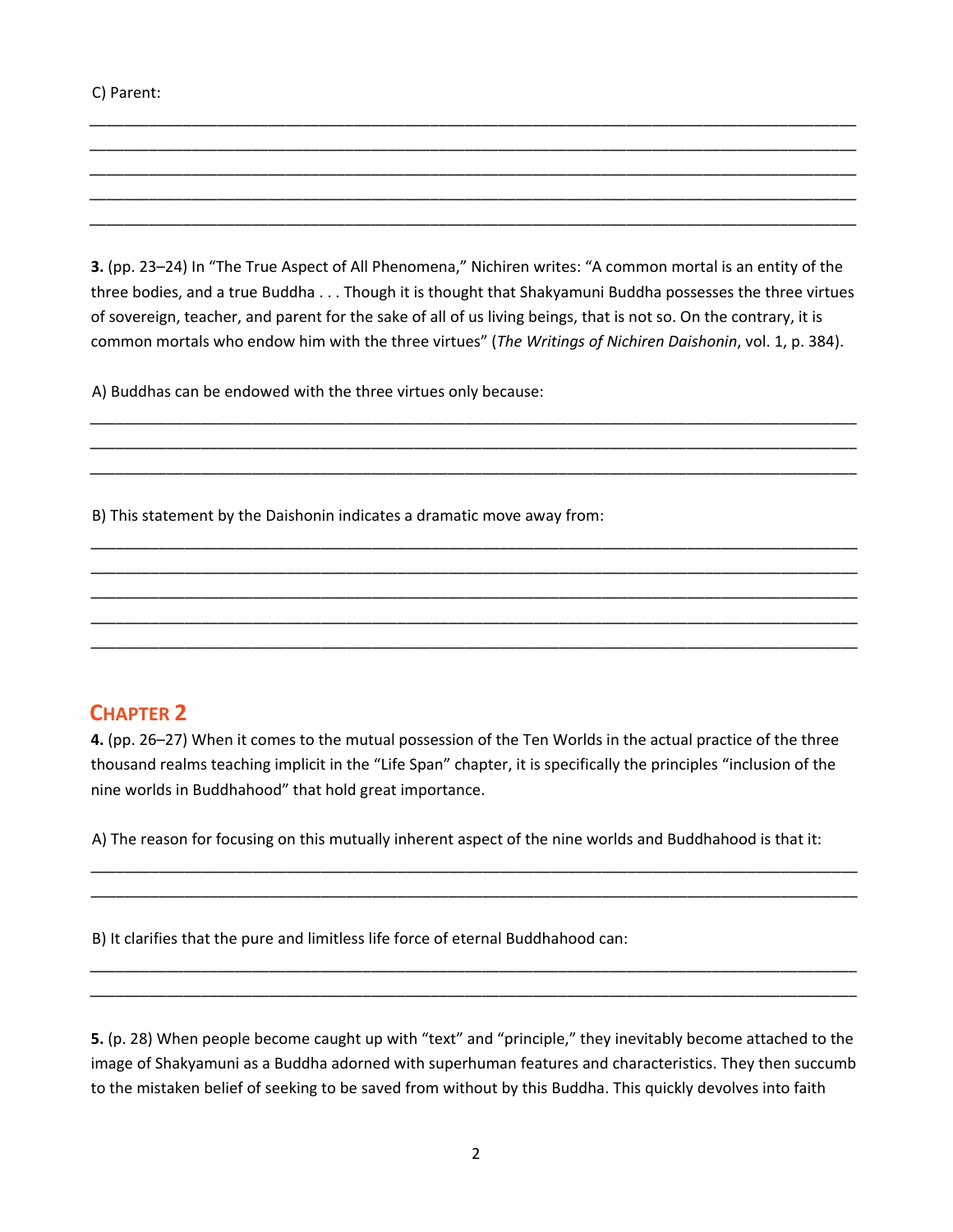characterized by an abject reliance on an absolute being. Adherents to such a belief cannot attain true enlightenment, which is achieved by manifesting the world of Buddhahood from within.

\_\_\_\_\_\_\_\_\_\_\_\_\_\_\_\_\_\_\_\_\_\_\_\_\_\_\_\_\_\_\_\_\_\_\_\_\_\_\_\_\_\_\_\_\_\_\_\_\_\_\_\_\_\_\_\_\_\_\_\_\_\_\_\_\_\_\_\_\_\_\_\_\_\_\_\_\_\_\_\_\_\_\_\_\_\_\_\_\_\_ \_\_\_\_\_\_\_\_\_\_\_\_\_\_\_\_\_\_\_\_\_\_\_\_\_\_\_\_\_\_\_\_\_\_\_\_\_\_\_\_\_\_\_\_\_\_\_\_\_\_\_\_\_\_\_\_\_\_\_\_\_\_\_\_\_\_\_\_\_\_\_\_\_\_\_\_\_\_\_\_\_\_\_\_\_\_\_\_\_\_

\_\_\_\_\_\_\_\_\_\_\_\_\_\_\_\_\_\_\_\_\_\_\_\_\_\_\_\_\_\_\_\_\_\_\_\_\_\_\_\_\_\_\_\_\_\_\_\_\_\_\_\_\_\_\_\_\_\_\_\_\_\_\_\_\_\_\_\_\_\_\_\_\_\_\_\_\_\_\_\_\_\_\_\_\_\_\_\_\_\_ \_\_\_\_\_\_\_\_\_\_\_\_\_\_\_\_\_\_\_\_\_\_\_\_\_\_\_\_\_\_\_\_\_\_\_\_\_\_\_\_\_\_\_\_\_\_\_\_\_\_\_\_\_\_\_\_\_\_\_\_\_\_\_\_\_\_\_\_\_\_\_\_\_\_\_\_\_\_\_\_\_\_\_\_\_\_\_\_\_\_

A) In contrast, the teaching hidden in the depths of the chapter focuses on:

B) And it clearly establishes the:

## **CHAPTER 3**

**6.** (pp. 36–37) Shakyamuni states: "Since I attained Buddhahood, an extremely long period of time has passed. My life span is an immeasurable number of asamkhya kalpas, and during that time I have constantly abided here without ever entering extinction" (LSOC, 267–68). He also says, "Originally I practiced the bodhisattva way, and the life span that I acquired then has yet to come to an end but will last twice the number of years that have already passed" (LSOC, 268).

The life state of Buddhahood (\_\_\_\_\_\_\_\_\_\_\_\_\_\_\_\_\_\_\_\_\_\_\_\_\_\_\_\_\_\_\_\_) is ever‐abiding and eternal, and the life state of the nine worlds in which one practices the bodhisattva way (  $is$ 

**7.** (p. 37) In fact, the "Life Span" chapter explains that the Buddha, even after becoming enlightened in the remote past, has ceaselessly pursued the bodhisattva way . . . Here, the true aspect of the Buddha becomes clear through Shakyamuni, in the "Life Span" chapter, casting off the transient and revealing the true.

A) This true identity, if you will, is that of:

B) From the perspective of this Buddha of the "Life Span" chapter, the reality of the nine worlds represents:

\_\_\_\_\_\_\_\_\_\_\_\_\_\_\_\_\_\_\_\_\_\_\_\_\_\_\_\_\_\_\_\_\_\_\_\_\_\_\_\_\_\_\_\_\_\_\_\_\_\_\_\_\_\_\_\_\_\_\_\_\_\_\_\_\_\_\_\_\_\_\_\_\_\_\_\_\_\_\_\_\_\_\_\_\_\_\_\_\_\_ \_\_\_\_\_\_\_\_\_\_\_\_\_\_\_\_\_\_\_\_\_\_\_\_\_\_\_\_\_\_\_\_\_\_\_\_\_\_\_\_\_\_\_\_\_\_\_\_\_\_\_\_\_\_\_\_\_\_\_\_\_\_\_\_\_\_\_\_\_\_\_\_\_\_\_\_\_\_\_\_\_\_\_\_\_\_\_\_\_\_ \_\_\_\_\_\_\_\_\_\_\_\_\_\_\_\_\_\_\_\_\_\_\_\_\_\_\_\_\_\_\_\_\_\_\_\_\_\_\_\_\_\_\_\_\_\_\_\_\_\_\_\_\_\_\_\_\_\_\_\_\_\_\_\_\_\_\_\_\_\_\_\_\_\_\_\_\_\_\_\_\_\_\_\_\_\_\_\_\_\_

\_\_\_\_\_\_\_\_\_\_\_\_\_\_\_\_\_\_\_\_\_\_\_\_\_\_\_\_\_\_\_\_\_\_\_\_\_\_\_\_\_\_\_\_\_\_\_\_\_\_\_\_\_\_\_\_\_\_\_\_\_\_\_\_\_\_\_\_\_\_\_\_\_\_\_\_\_\_\_\_\_\_\_\_\_\_\_\_\_\_ \_\_\_\_\_\_\_\_\_\_\_\_\_\_\_\_\_\_\_\_\_\_\_\_\_\_\_\_\_\_\_\_\_\_\_\_\_\_\_\_\_\_\_\_\_\_\_\_\_\_\_\_\_\_\_\_\_\_\_\_\_\_\_\_\_\_\_\_\_\_\_\_\_\_\_\_\_\_\_\_\_\_\_\_\_\_\_\_\_\_ \_\_\_\_\_\_\_\_\_\_\_\_\_\_\_\_\_\_\_\_\_\_\_\_\_\_\_\_\_\_\_\_\_\_\_\_\_\_\_\_\_\_\_\_\_\_\_\_\_\_\_\_\_\_\_\_\_\_\_\_\_\_\_\_\_\_\_\_\_\_\_\_\_\_\_\_\_\_\_\_\_\_\_\_\_\_\_\_\_\_

\_\_\_\_\_\_\_\_\_\_\_\_\_\_\_\_\_\_\_\_\_\_\_\_\_\_\_\_\_\_\_\_\_\_\_\_\_\_\_\_\_\_\_\_\_\_\_\_\_\_\_\_\_\_\_\_\_\_\_\_\_\_\_\_\_\_\_\_\_\_\_\_\_\_\_\_\_\_\_\_\_\_\_\_\_\_\_\_\_\_ \_\_\_\_\_\_\_\_\_\_\_\_\_\_\_\_\_\_\_\_\_\_\_\_\_\_\_\_\_\_\_\_\_\_\_\_\_\_\_\_\_\_\_\_\_\_\_\_\_\_\_\_\_\_\_\_\_\_\_\_\_\_\_\_\_\_\_\_\_\_\_\_\_\_\_\_\_\_\_\_\_\_\_\_\_\_\_\_\_\_

C) In addition, this Buddha regards those suffering amid the reality of the nine worlds as: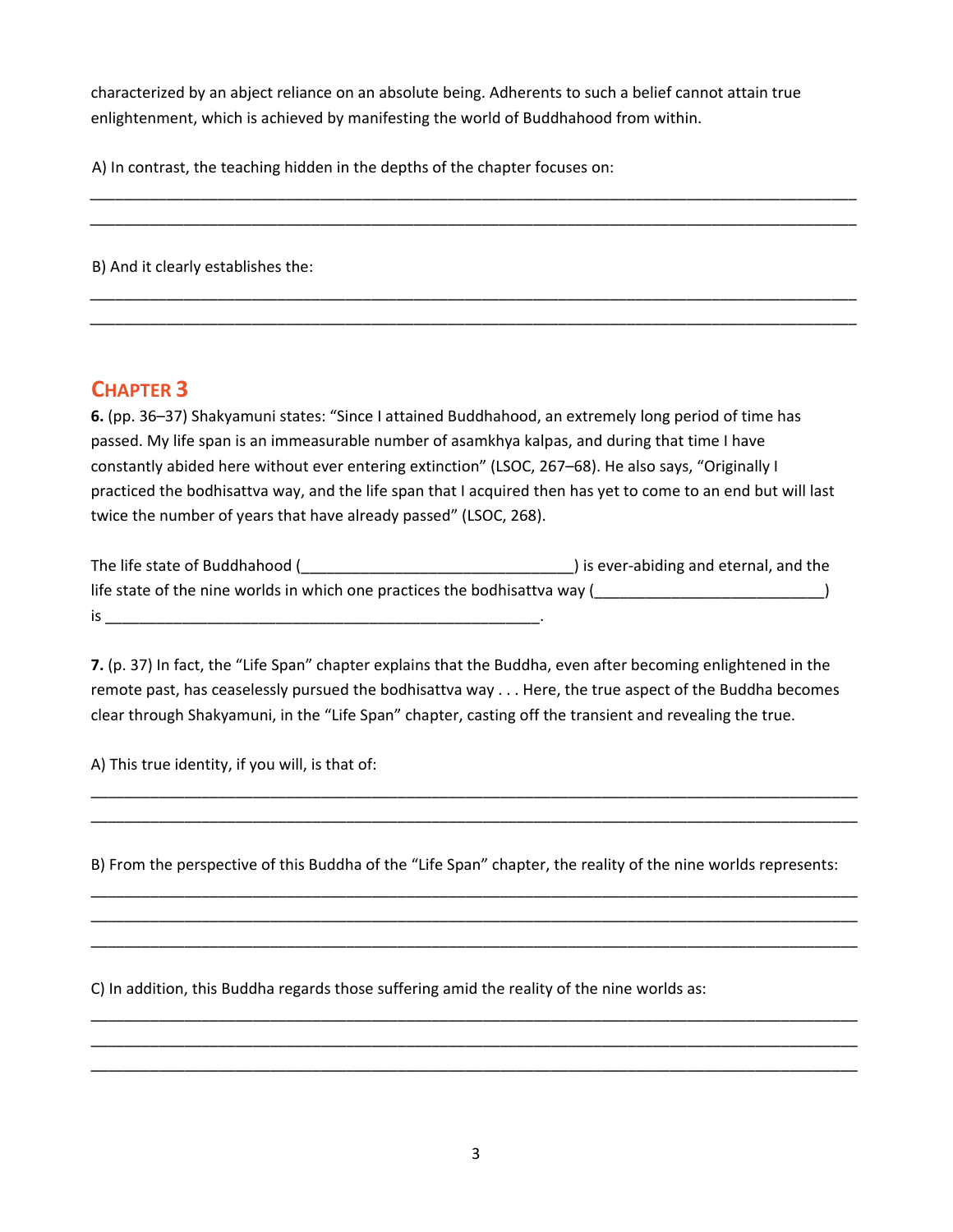**8.** (p. 38) The Buddha, though having secured the life state of Buddhahood, continues to struggle steadfastly in the reality of the nine worlds to lead living beings to enlightenment. For this Buddha, life states of the nine worlds that are steeped in suffering and sorrow function to help others attain Buddhahood.

A) Ordinarily, suffering and sorrow tend to lead people to:

B) But when these are experienced in a life state of the nine worlds endowed with beginningless Buddhahood, they can:

\_\_\_\_\_\_\_\_\_\_\_\_\_\_\_\_\_\_\_\_\_\_\_\_\_\_\_\_\_\_\_\_\_\_\_\_\_\_\_\_\_\_\_\_\_\_\_\_\_\_\_\_\_\_\_\_\_\_\_\_\_\_\_\_\_\_\_\_\_\_\_\_\_\_\_\_\_\_\_\_\_\_\_\_\_\_\_\_\_\_ \_\_\_\_\_\_\_\_\_\_\_\_\_\_\_\_\_\_\_\_\_\_\_\_\_\_\_\_\_\_\_\_\_\_\_\_\_\_\_\_\_\_\_\_\_\_\_\_\_\_\_\_\_\_\_\_\_\_\_\_\_\_\_\_\_\_\_\_\_\_\_\_\_\_\_\_\_\_\_\_\_\_\_\_\_\_\_\_\_\_ \_\_\_\_\_\_\_\_\_\_\_\_\_\_\_\_\_\_\_\_\_\_\_\_\_\_\_\_\_\_\_\_\_\_\_\_\_\_\_\_\_\_\_\_\_\_\_\_\_\_\_\_\_\_\_\_\_\_\_\_\_\_\_\_\_\_\_\_\_\_\_\_\_\_\_\_\_\_\_\_\_\_\_\_\_\_\_\_\_\_

\_\_\_\_\_\_\_\_\_\_\_\_\_\_\_\_\_\_\_\_\_\_\_\_\_\_\_\_\_\_\_\_\_\_\_\_\_\_\_\_\_\_\_\_\_\_\_\_\_\_\_\_\_\_\_\_\_\_\_\_\_\_\_\_\_\_\_\_\_\_\_\_\_\_\_\_\_\_\_\_\_\_\_\_\_\_\_\_\_\_ \_\_\_\_\_\_\_\_\_\_\_\_\_\_\_\_\_\_\_\_\_\_\_\_\_\_\_\_\_\_\_\_\_\_\_\_\_\_\_\_\_\_\_\_\_\_\_\_\_\_\_\_\_\_\_\_\_\_\_\_\_\_\_\_\_\_\_\_\_\_\_\_\_\_\_\_\_\_\_\_\_\_\_\_\_\_\_\_\_\_

## **CHAPTER 4**

**9.** (pp. 45–46) Some religions and philosophies do not recognize the principle of causality, while some expound that everything happens by chance. Still, others explain that everything is predetermined or that nature or a deity controls human destiny.

A) Buddhism, the "internal way," however, teaches that:

B) The reason that we can calmly accept the concept of the strict law of cause and effect operating in our lives is that:

\_\_\_\_\_\_\_\_\_\_\_\_\_\_\_\_\_\_\_\_\_\_\_\_\_\_\_\_\_\_\_\_\_\_\_\_\_\_\_\_\_\_\_\_\_\_\_\_\_\_\_\_\_\_\_\_\_\_\_\_\_\_\_\_\_\_\_\_\_\_\_\_\_\_\_\_\_\_\_\_\_\_\_\_\_\_\_\_\_\_ \_\_\_\_\_\_\_\_\_\_\_\_\_\_\_\_\_\_\_\_\_\_\_\_\_\_\_\_\_\_\_\_\_\_\_\_\_\_\_\_\_\_\_\_\_\_\_\_\_\_\_\_\_\_\_\_\_\_\_\_\_\_\_\_\_\_\_\_\_\_\_\_\_\_\_\_\_\_\_\_\_\_\_\_\_\_\_\_\_\_ \_\_\_\_\_\_\_\_\_\_\_\_\_\_\_\_\_\_\_\_\_\_\_\_\_\_\_\_\_\_\_\_\_\_\_\_\_\_\_\_\_\_\_\_\_\_\_\_\_\_\_\_\_\_\_\_\_\_\_\_\_\_\_\_\_\_\_\_\_\_\_\_\_\_\_\_\_\_\_\_\_\_\_\_\_\_\_\_\_\_

\_\_\_\_\_\_\_\_\_\_\_\_\_\_\_\_\_\_\_\_\_\_\_\_\_\_\_\_\_\_\_\_\_\_\_\_\_\_\_\_\_\_\_\_\_\_\_\_\_\_\_\_\_\_\_\_\_\_\_\_\_\_\_\_\_\_\_\_\_\_\_\_\_\_\_\_\_\_\_\_\_\_\_\_\_\_\_\_\_\_ \_\_\_\_\_\_\_\_\_\_\_\_\_\_\_\_\_\_\_\_\_\_\_\_\_\_\_\_\_\_\_\_\_\_\_\_\_\_\_\_\_\_\_\_\_\_\_\_\_\_\_\_\_\_\_\_\_\_\_\_\_\_\_\_\_\_\_\_\_\_\_\_\_\_\_\_\_\_\_\_\_\_\_\_\_\_\_\_\_\_ \_\_\_\_\_\_\_\_\_\_\_\_\_\_\_\_\_\_\_\_\_\_\_\_\_\_\_\_\_\_\_\_\_\_\_\_\_\_\_\_\_\_\_\_\_\_\_\_\_\_\_\_\_\_\_\_\_\_\_\_\_\_\_\_\_\_\_\_\_\_\_\_\_\_\_\_\_\_\_\_\_\_\_\_\_\_\_\_\_\_

C) For us to keep making efforts to become happy, we need to know that:

**10.** (pp. 46–47) Hinayana teachings aim to enable people to free themselves from earthly desires, which are the cause of suffering, and attain nirvana through carrying out practices such as upholding precepts and engaging in meditation.

\_\_\_\_\_\_\_\_\_\_\_\_\_\_\_\_\_\_\_\_\_\_\_\_\_\_\_\_\_\_\_\_\_\_\_\_\_\_\_\_\_\_\_\_\_\_\_\_\_\_\_\_\_\_\_\_\_\_\_\_\_\_\_\_\_\_\_\_\_\_\_\_\_\_\_\_\_\_\_\_\_\_\_\_\_\_\_\_\_\_

A) In contrast, the Mahayana teachings, instead of urging the elimination of earthly desires, state that:

\_\_\_\_\_\_\_\_\_\_\_\_\_\_\_\_\_\_\_\_\_\_\_\_\_\_\_\_\_\_\_\_\_\_\_\_\_\_\_\_\_\_\_\_\_\_\_\_\_\_\_\_\_\_\_\_\_\_\_\_\_\_\_\_\_\_\_\_\_\_\_\_\_\_\_\_\_\_\_\_\_\_\_\_\_\_\_\_\_\_ \_\_\_\_\_\_\_\_\_\_\_\_\_\_\_\_\_\_\_\_\_\_\_\_\_\_\_\_\_\_\_\_\_\_\_\_\_\_\_\_\_\_\_\_\_\_\_\_\_\_\_\_\_\_\_\_\_\_\_\_\_\_\_\_\_\_\_\_\_\_\_\_\_\_\_\_\_\_\_\_\_\_\_\_\_\_\_\_\_\_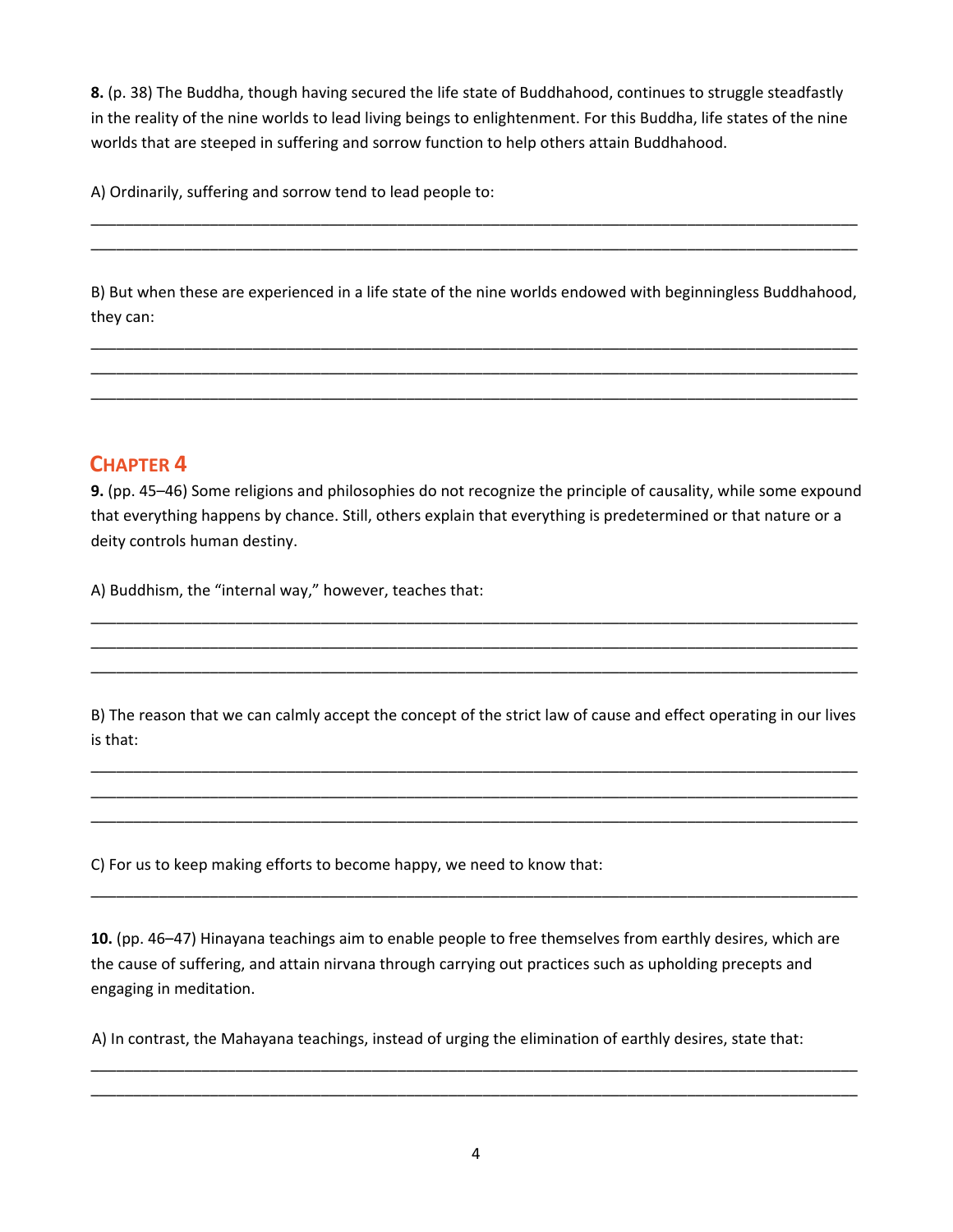B) This is the principle of:

**11.** (p. 49)

A) Nichiren left us the Gohonzon, in which he faithfully depicts:

B) With the Gohonzon as our mirror and Nichiren as our model, we can:

#### **CHAPTER 5**

**12.** (p. 51) Please complete the following passage from "The Opening of the Eyes":

"I, Nichiren, am the only person in all Japan who understands this [that the other Buddhist schools proffer slanderous teachings and cause people to fall into the evil paths of existence]. But if I utter so much as a word concerning it, then parents, brothers, and teachers will surely censure me, and the ruler of the nation will take steps against me. On the other hand, I am fully aware that if I do not speak out I will be lacking in compassion. I have considered which course to take in the light of the teachings of the Lotus and Nirvana sutras. If I remain silent, \_\_\_\_\_\_\_\_\_\_\_\_\_\_\_\_\_\_\_\_\_\_\_\_\_\_\_\_\_\_\_\_\_\_\_\_\_\_\_\_\_\_\_\_\_\_\_\_\_\_\_\_\_\_\_\_\_\_\_\_\_\_\_\_\_\_\_\_\_\_\_\_\_\_\_\_\_\_\_\_\_\_\_

\_\_\_\_\_\_\_\_\_\_\_\_\_\_\_\_\_\_\_\_\_\_\_\_\_\_\_\_\_\_\_\_\_\_\_\_\_\_\_\_\_\_\_\_\_\_\_\_\_\_\_\_\_\_\_\_\_\_\_\_\_\_\_\_\_\_\_\_\_\_\_\_\_\_\_\_\_\_\_\_\_\_\_\_\_\_\_\_\_\_ \_\_\_\_\_\_\_\_\_\_\_\_\_\_\_\_\_\_\_\_\_\_\_\_\_\_\_\_\_\_\_\_\_\_\_\_\_\_\_\_\_\_\_\_\_\_\_\_\_\_\_\_\_\_\_\_\_\_\_\_\_\_\_\_\_\_\_\_\_\_\_\_\_\_\_\_\_\_\_\_\_\_\_\_\_\_\_\_\_\_

\_\_\_\_\_\_\_\_\_\_\_\_\_\_\_\_\_\_\_\_\_\_\_\_\_\_\_\_\_\_\_\_\_\_\_\_\_\_\_\_\_\_\_\_\_\_\_\_\_\_\_\_\_\_\_\_\_\_\_\_\_\_\_\_\_\_\_\_\_\_\_\_\_\_\_\_\_\_\_\_\_\_\_\_\_\_\_\_\_\_

\_\_\_\_\_\_\_\_\_\_\_\_\_\_\_\_\_\_\_\_\_\_\_\_\_\_\_\_\_\_\_\_\_\_\_\_\_\_\_\_\_\_\_\_\_\_\_\_\_\_\_\_\_\_\_\_\_\_\_\_\_\_\_\_\_\_\_\_\_\_\_\_\_\_\_\_\_\_\_\_\_\_\_\_\_\_\_\_\_\_ \_\_\_\_\_\_\_\_\_\_\_\_\_\_\_\_\_\_\_\_\_\_\_\_\_\_\_\_\_\_\_\_\_\_\_\_\_\_\_\_\_\_\_\_\_\_\_\_\_\_\_\_\_\_\_\_\_\_\_\_\_\_\_\_\_\_\_\_\_\_\_\_\_\_\_\_\_\_\_\_\_\_\_\_\_\_\_\_\_\_

\_\_\_\_\_\_\_\_\_\_\_\_\_\_\_\_\_\_\_\_\_\_\_\_\_\_\_\_\_\_\_\_\_\_\_\_\_\_\_\_\_\_\_\_\_\_\_\_\_\_\_\_\_\_\_\_\_\_\_\_\_\_\_\_\_\_\_\_\_\_\_\_\_\_\_\_\_\_\_\_\_\_\_\_\_\_\_\_\_\_ \_\_\_\_\_\_\_\_\_\_\_\_\_\_\_\_\_\_\_\_\_\_\_\_\_\_\_\_\_\_\_\_\_\_\_\_\_\_\_\_\_\_\_\_\_\_\_\_\_\_\_\_\_\_\_\_\_\_\_\_\_\_\_\_\_\_\_\_\_\_\_\_\_\_\_\_\_\_\_\_\_\_\_\_\_\_\_\_\_\_ \_\_\_\_\_\_\_\_\_\_\_\_\_\_\_\_\_\_\_\_\_\_\_\_\_\_\_\_\_\_\_\_\_\_\_\_\_\_\_\_\_\_\_\_\_\_\_\_\_\_\_\_\_\_\_\_\_\_\_\_\_\_\_\_\_\_\_\_\_\_\_\_\_\_\_\_\_\_\_\_\_\_\_\_\_\_\_\_\_\_

| . If I speak out,   |                 |
|---------------------|-----------------|
|                     | . But of these  |
| two courses, surely | ." (WND-1, 239) |

**13.** (p. 53) Slander of the Law means denigrating the correct teaching, and it arises from disbelief in that teaching. "Correct teaching" indicates the Lotus Sutra, which expounds the enlightenment of all people. The sutra teaches that each of us, without exception, can attain Buddhahood.

\_\_\_\_\_\_\_\_\_\_\_\_\_\_\_\_\_\_\_\_\_\_\_\_\_\_\_\_\_\_\_\_\_\_\_\_\_\_\_\_\_\_\_\_\_\_\_\_\_\_\_\_\_\_\_\_\_\_\_\_\_\_\_\_\_\_\_\_\_\_\_\_\_\_\_\_\_\_\_\_\_\_\_\_\_\_\_\_\_\_ \_\_\_\_\_\_\_\_\_\_\_\_\_\_\_\_\_\_\_\_\_\_\_\_\_\_\_\_\_\_\_\_\_\_\_\_\_\_\_\_\_\_\_\_\_\_\_\_\_\_\_\_\_\_\_\_\_\_\_\_\_\_\_\_\_\_\_\_\_\_\_\_\_\_\_\_\_\_\_\_\_\_\_\_\_\_\_\_\_\_ \_\_\_\_\_\_\_\_\_\_\_\_\_\_\_\_\_\_\_\_\_\_\_\_\_\_\_\_\_\_\_\_\_\_\_\_\_\_\_\_\_\_\_\_\_\_\_\_\_\_\_\_\_\_\_\_\_\_\_\_\_\_\_\_\_\_\_\_\_\_\_\_\_\_\_\_\_\_\_\_\_\_\_\_\_\_\_\_\_\_ \_\_\_\_\_\_\_\_\_\_\_\_\_\_\_\_\_\_\_\_\_\_\_\_\_\_\_\_\_\_\_\_\_\_\_\_\_\_\_\_\_\_\_\_\_\_\_\_\_\_\_\_\_\_\_\_\_\_\_\_\_\_\_\_\_\_\_\_\_\_\_\_\_\_\_\_\_\_\_\_\_\_\_\_\_\_\_\_\_\_

A) But this is difficult for many people to accept because: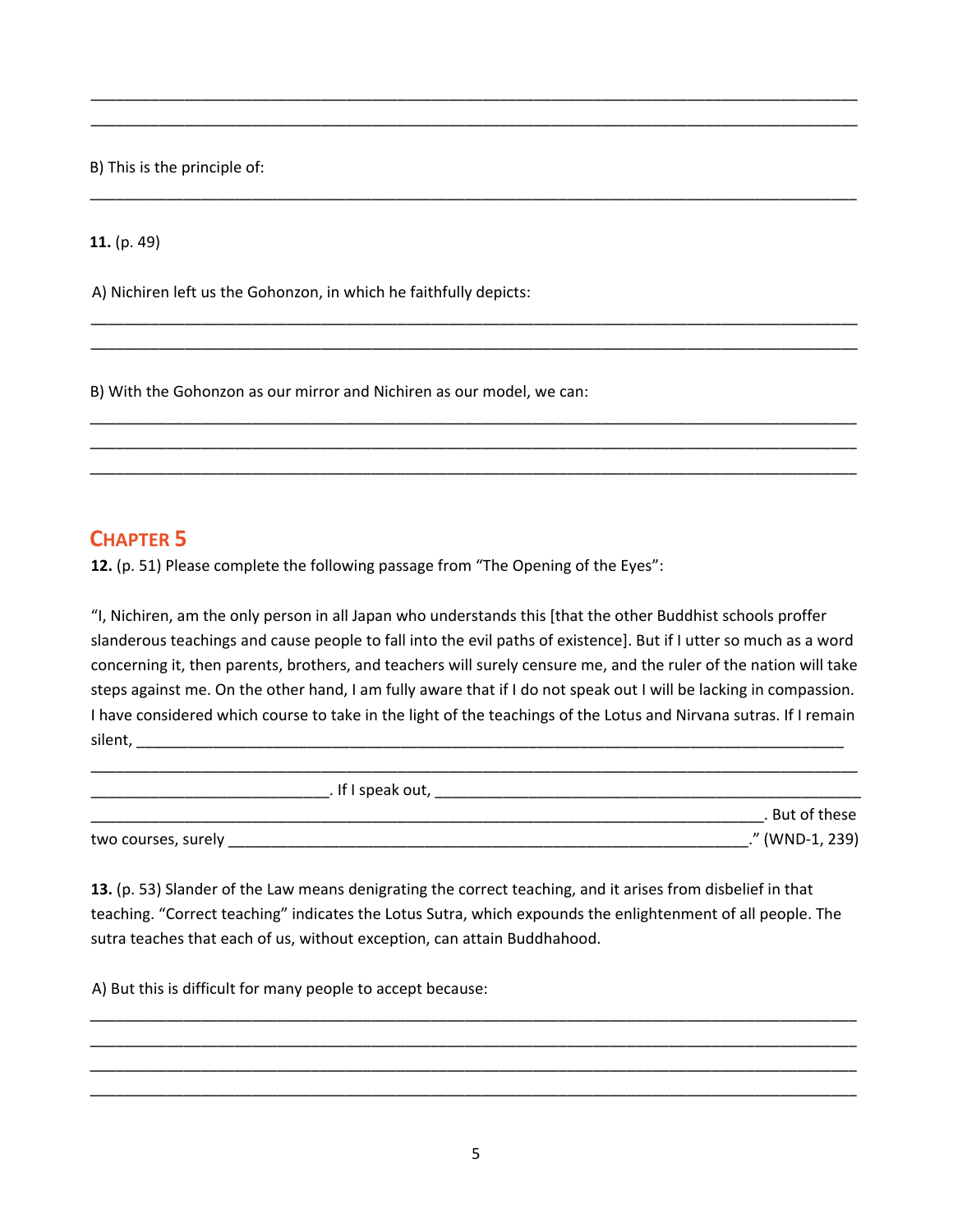B) People's actual life experience has also made it make it difficult to believe in their potential for Buddhahood. Amid trying circumstances, they:

C) When things are going smoothly, however, and people seem already happy, they:

## **CHAPTER 6**

14. (p. 61) In the Latter Day, when society abounds with slander of the Law-A) What happens?

B) This is because:

C) Consequently, there is:

15. (p. 63) Please complete the following passage from "The Opening of the Eyes":

"When it comes to understanding the Lotus Sutra, \_\_\_\_\_\_\_\_\_\_\_\_\_\_\_\_\_\_\_\_\_\_\_\_\_\_\_\_\_\_\_\_

I believe they would hold me in awe." (WND-1, 242)

16. (p. 65) The principle of "voluntarily assuming the appropriate karma" is the logical conclusion of the Buddhist concept of transforming one's karma.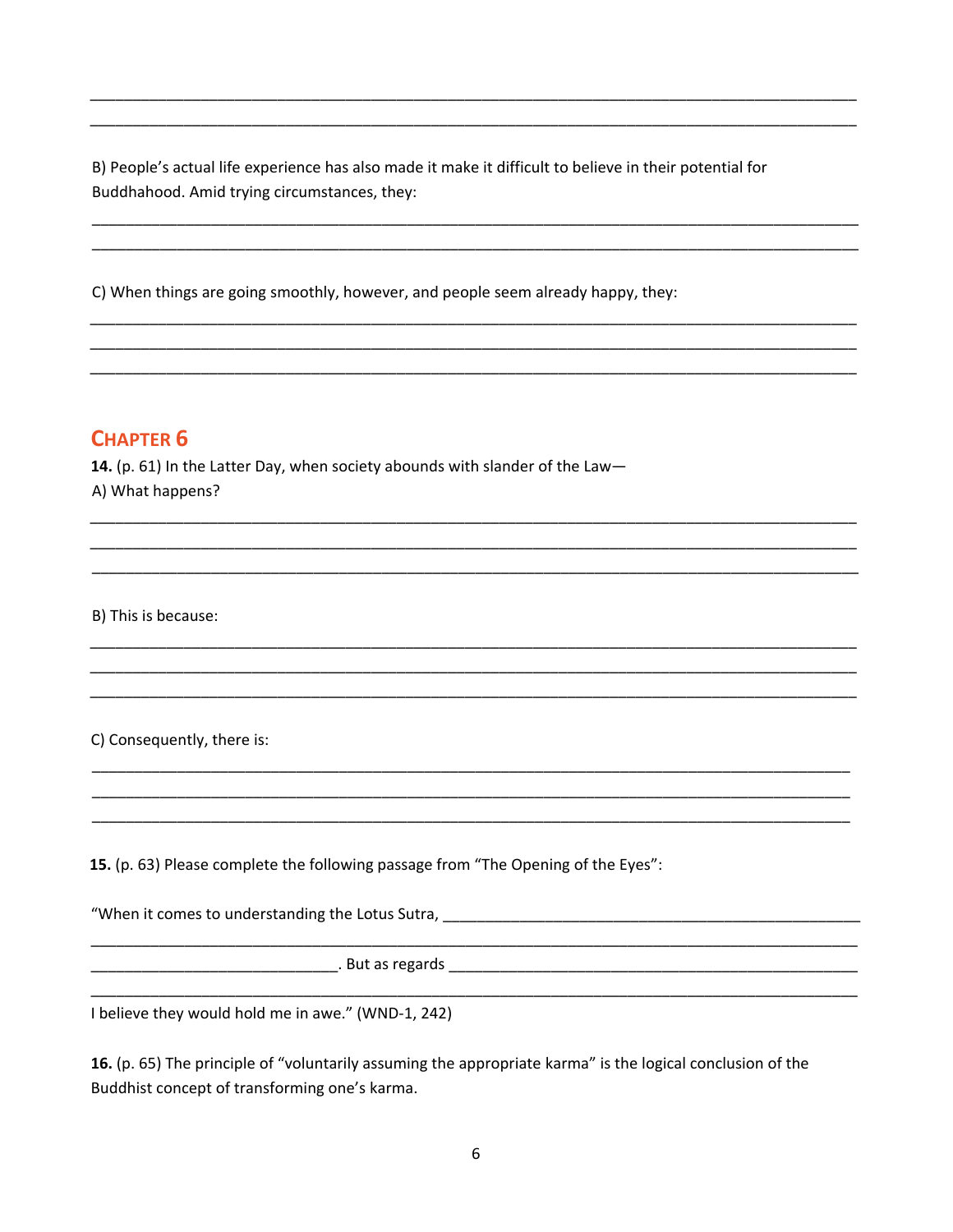B) Everything that happens in our lives has meaning. Moreover, the Buddhist way of life is to:

C) This is not just a matter of mere outlook. Changing the world starts by:

#### **CHAPTER 7**

17. (p. 70) Nichiren provides answers to his doubt about not receiving protection from the Buddhist gods from various perspectives. The main point he makes is that the heavenly deities fail to lend him their protection because they have abandoned the country on account of its being steeped in slander. A) However, this is still just a partial answer. The true answer is:

B) In other words, the issue is not:

18. (p. 76) We can find the object of devotion—which serves as a mirror and guide in our Buddhist practice for attaining enlightenment-in the life of the votary of the Lotus Sutra.

In discussing the protection extended by the persons of the two vehicles, bodhisattvas and others, Nichiren proclaims his view that: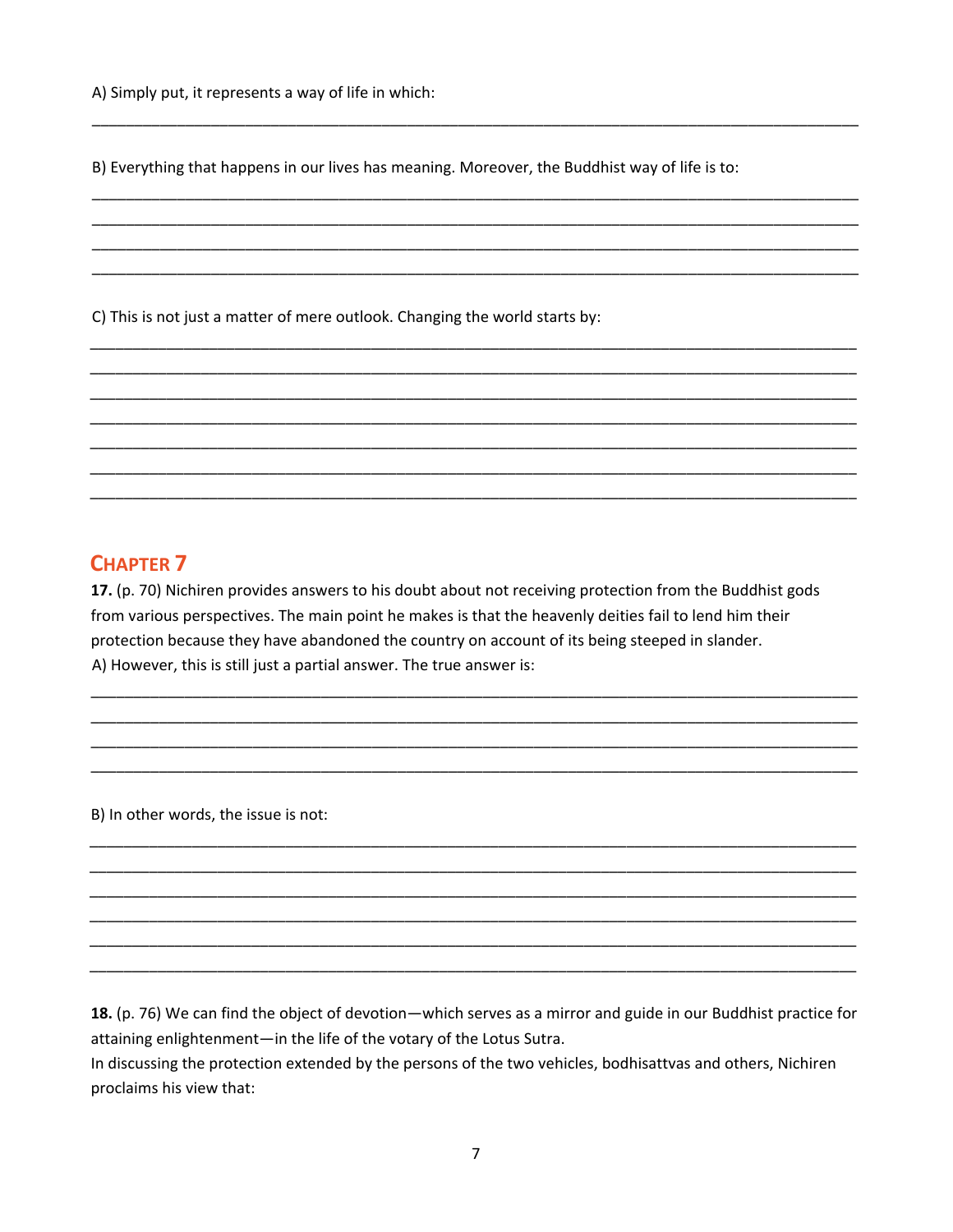**19.** (pp. 79–80) The three pronouncements of the "Treasure Tower" chapter represent three viewpoints Shakyamuni expresses on the importance of spreading the Lotus Sutra after his passing, each accompanied with a call to the gathered bodhisattvas to shoulder this mission. What are the three pronouncements?

\_\_\_\_\_\_\_\_\_\_\_\_\_\_\_\_\_\_\_\_\_\_\_\_\_\_\_\_\_\_\_\_\_\_\_\_\_\_\_\_\_\_\_\_\_\_\_\_\_\_\_\_\_\_\_\_\_\_\_\_\_\_\_\_\_\_\_\_\_\_\_\_\_\_\_\_\_\_\_\_\_\_\_\_\_\_\_\_\_\_ \_\_\_\_\_\_\_\_\_\_\_\_\_\_\_\_\_\_\_\_\_\_\_\_\_\_\_\_\_\_\_\_\_\_\_\_\_\_\_\_\_\_\_\_\_\_\_\_\_\_\_\_\_\_\_\_\_\_\_\_\_\_\_\_\_\_\_\_\_\_\_\_\_\_\_\_\_\_\_\_\_\_\_\_\_\_\_\_\_\_ \_\_\_\_\_\_\_\_\_\_\_\_\_\_\_\_\_\_\_\_\_\_\_\_\_\_\_\_\_\_\_\_\_\_\_\_\_\_\_\_\_\_\_\_\_\_\_\_\_\_\_\_\_\_\_\_\_\_\_\_\_\_\_\_\_\_\_\_\_\_\_\_\_\_\_\_\_\_\_\_\_\_\_\_\_\_\_\_\_\_

A) In the first pronouncement, Shakyamuni declares his wish to entrust:

B) In the second pronouncement Shakyamuni indicates that the reason all Buddhas of the ten directions have gathered at the assembly of the Lotus Sutra in the saha world is to:

\_\_\_\_\_\_\_\_\_\_\_\_\_\_\_\_\_\_\_\_\_\_\_\_\_\_\_\_\_\_\_\_\_\_\_\_\_\_\_\_\_\_\_\_\_\_\_\_\_\_\_\_\_\_\_\_\_\_\_\_\_\_\_\_\_\_\_\_\_\_\_\_\_\_\_\_\_\_\_\_\_\_\_\_\_\_\_\_\_\_ \_\_\_\_\_\_\_\_\_\_\_\_\_\_\_\_\_\_\_\_\_\_\_\_\_\_\_\_\_\_\_\_\_\_\_\_\_\_\_\_\_\_\_\_\_\_\_\_\_\_\_\_\_\_\_\_\_\_\_\_\_\_\_\_\_\_\_\_\_\_\_\_\_\_\_\_\_\_\_\_\_\_\_\_\_\_\_\_\_\_ \_\_\_\_\_\_\_\_\_\_\_\_\_\_\_\_\_\_\_\_\_\_\_\_\_\_\_\_\_\_\_\_\_\_\_\_\_\_\_\_\_\_\_\_\_\_\_\_\_\_\_\_\_\_\_\_\_\_\_\_\_\_\_\_\_\_\_\_\_\_\_\_\_\_\_\_\_\_\_\_\_\_\_\_\_\_\_\_\_\_

\_\_\_\_\_\_\_\_\_\_\_\_\_\_\_\_\_\_\_\_\_\_\_\_\_\_\_\_\_\_\_\_\_\_\_\_\_\_\_\_\_\_\_\_\_\_\_\_\_\_\_\_\_\_\_\_\_\_\_\_\_\_\_\_\_\_\_\_\_\_\_\_\_\_\_\_\_\_\_\_\_\_\_\_\_\_\_\_\_\_ \_\_\_\_\_\_\_\_\_\_\_\_\_\_\_\_\_\_\_\_\_\_\_\_\_\_\_\_\_\_\_\_\_\_\_\_\_\_\_\_\_\_\_\_\_\_\_\_\_\_\_\_\_\_\_\_\_\_\_\_\_\_\_\_\_\_\_\_\_\_\_\_\_\_\_\_\_\_\_\_\_\_\_\_\_\_\_\_\_\_ \_\_\_\_\_\_\_\_\_\_\_\_\_\_\_\_\_\_\_\_\_\_\_\_\_\_\_\_\_\_\_\_\_\_\_\_\_\_\_\_\_\_\_\_\_\_\_\_\_\_\_\_\_\_\_\_\_\_\_\_\_\_\_\_\_\_\_\_\_\_\_\_\_\_\_\_\_\_\_\_\_\_\_\_\_\_\_\_\_\_ \_\_\_\_\_\_\_\_\_\_\_\_\_\_\_\_\_\_\_\_\_\_\_\_\_\_\_\_\_\_\_\_\_\_\_\_\_\_\_\_\_\_\_\_\_\_\_\_\_\_\_\_\_\_\_\_\_\_\_\_\_\_\_\_\_\_\_\_\_\_\_\_\_\_\_\_\_\_\_\_\_\_\_\_\_\_\_\_\_\_

C) In the third pronouncement, Shakyamuni sets forth the "six difficult and nine easy acts." Explaining how difficult:

\_\_\_\_\_\_\_\_\_\_\_\_\_\_\_\_\_\_\_\_\_\_\_\_\_\_\_\_\_\_\_\_\_\_\_\_\_\_\_\_\_\_\_\_\_\_\_\_\_\_\_\_\_\_\_\_\_\_\_\_\_\_\_\_\_\_\_\_\_\_\_\_\_\_\_\_\_\_\_\_\_\_\_\_\_\_\_\_\_\_ \_\_\_\_\_\_\_\_\_\_\_\_\_\_\_\_\_\_\_\_\_\_\_\_\_\_\_\_\_\_\_\_\_\_\_\_\_\_\_\_\_\_\_\_\_\_\_\_\_\_\_\_\_\_\_\_\_\_\_\_\_\_\_\_\_\_\_\_\_\_\_\_\_\_\_\_\_\_\_\_\_\_\_\_\_\_\_\_\_\_ \_\_\_\_\_\_\_\_\_\_\_\_\_\_\_\_\_\_\_\_\_\_\_\_\_\_\_\_\_\_\_\_\_\_\_\_\_\_\_\_\_\_\_\_\_\_\_\_\_\_\_\_\_\_\_\_\_\_\_\_\_\_\_\_\_\_\_\_\_\_\_\_\_\_\_\_\_\_\_\_\_\_\_\_\_\_\_\_\_\_ \_\_\_\_\_\_\_\_\_\_\_\_\_\_\_\_\_\_\_\_\_\_\_\_\_\_\_\_\_\_\_\_\_\_\_\_\_\_\_\_\_\_\_\_\_\_\_\_\_\_\_\_\_\_\_\_\_\_\_\_\_\_\_\_\_\_\_\_\_\_\_\_\_\_\_\_\_\_\_\_\_\_\_\_\_\_\_\_\_\_

**20.** (p. 83) According to the Great Teacher Dengyo, "To discard the shallow and seek the profound is the way of a person of courage."

\_\_\_\_\_\_\_\_\_\_\_\_\_\_\_\_\_\_\_\_\_\_\_\_\_\_\_\_\_\_\_\_\_\_\_\_\_\_\_\_\_\_\_\_\_\_\_\_\_\_\_\_\_\_\_\_\_\_\_\_\_\_\_\_\_\_\_\_\_\_\_\_\_\_\_\_\_\_\_\_\_\_\_\_\_\_\_\_\_\_

\_\_\_\_\_\_\_\_\_\_\_\_\_\_\_\_\_\_\_\_\_\_\_\_\_\_\_\_\_\_\_\_\_\_\_\_\_\_\_\_\_\_\_\_\_\_\_\_\_\_\_\_\_\_\_\_\_\_\_\_\_\_\_\_\_\_\_\_\_\_\_\_\_\_\_\_\_\_\_\_\_\_\_\_\_\_\_\_\_\_

\_\_\_\_\_\_\_\_\_\_\_\_\_\_\_\_\_\_\_\_\_\_\_\_\_\_\_\_\_\_\_\_\_\_\_\_\_\_\_\_\_\_\_\_\_\_\_\_\_\_\_\_\_\_\_\_\_\_\_\_\_\_\_\_\_\_\_\_\_\_\_\_\_\_\_\_\_\_\_\_\_\_\_\_\_\_\_\_\_\_ \_\_\_\_\_\_\_\_\_\_\_\_\_\_\_\_\_\_\_\_\_\_\_\_\_\_\_\_\_\_\_\_\_\_\_\_\_\_\_\_\_\_\_\_\_\_\_\_\_\_\_\_\_\_\_\_\_\_\_\_\_\_\_\_\_\_\_\_\_\_\_\_\_\_\_\_\_\_\_\_\_\_\_\_\_\_\_\_\_\_

A) "To seek the profound" refers to:

B) Viewed in terms of human life, "shallow" means:

C) "The way of a person of courage" means: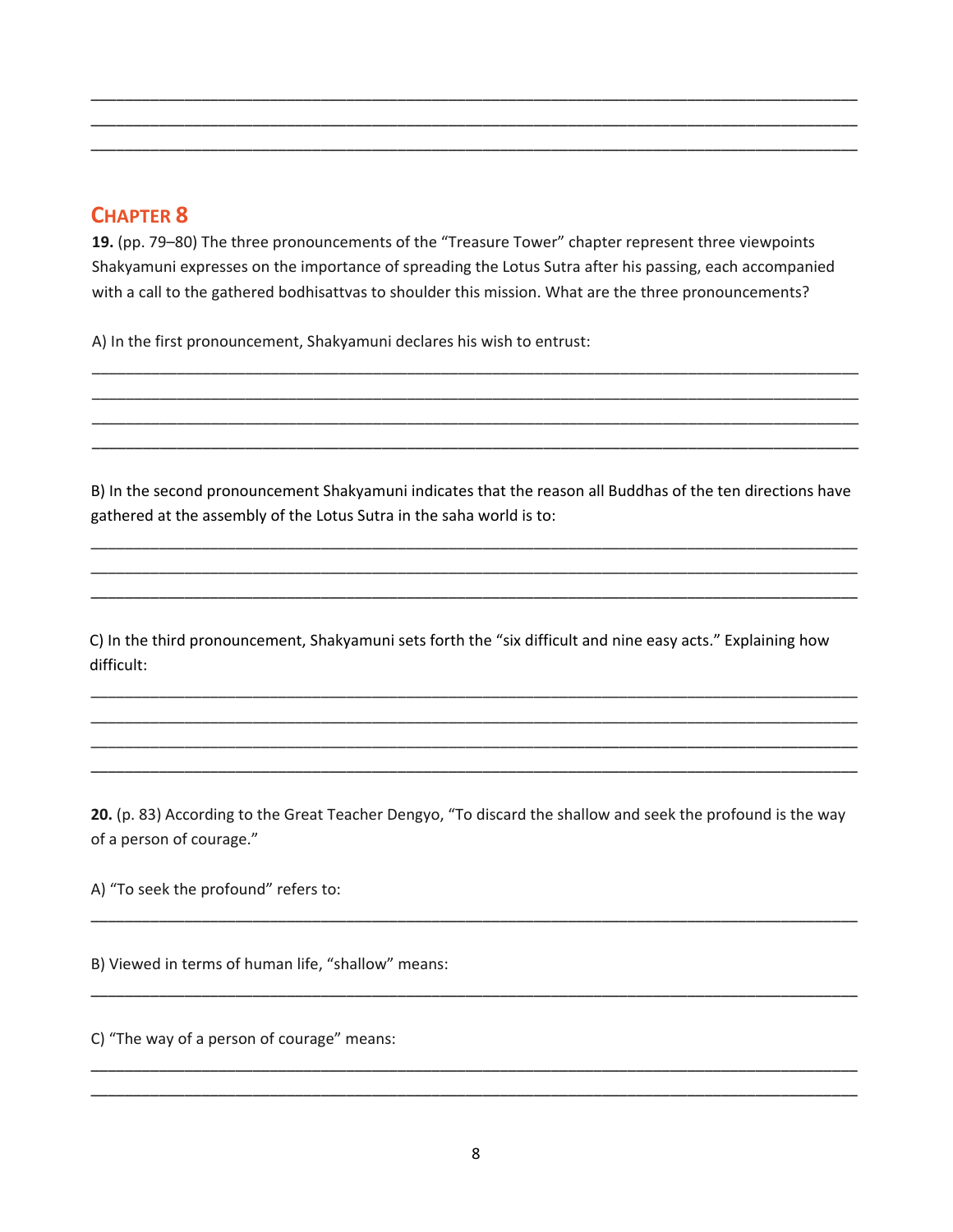D) The inner battle to either \_\_\_\_\_\_\_\_\_\_\_\_\_\_\_\_\_\_\_\_\_\_\_\_\_\_\_\_\_\_\_\_\_\_\_\_\_\_\_\_\_\_\_\_\_\_\_\_\_\_\_\_\_\_\_\_\_ takes place in our hearts many times each day.

## **CHAPTER 9**

**21.** (pp. 87–88) We can identify three main points in Nichiren's explanation of the two admonitions in this treatise.

A) First, Devadatta—an evil person and icchantika—is predicted to attain Buddhahood . . . Then, the dragon girl—a young female who suffered discrimination in society and in the religious tenets and customs of Shakyamuni's time—swiftly gives an actual demonstration of her ability to attain Buddhahood. This highlights the fact that:

\_\_\_\_\_\_\_\_\_\_\_\_\_\_\_\_\_\_\_\_\_\_\_\_\_\_\_\_\_\_\_\_\_\_\_\_\_\_\_\_\_\_\_\_\_\_\_\_\_\_\_\_\_\_\_\_\_\_\_\_\_\_\_\_\_\_\_\_\_\_\_\_\_\_\_\_\_\_\_\_\_\_\_\_\_\_\_\_\_\_ \_\_\_\_\_\_\_\_\_\_\_\_\_\_\_\_\_\_\_\_\_\_\_\_\_\_\_\_\_\_\_\_\_\_\_\_\_\_\_\_\_\_\_\_\_\_\_\_\_\_\_\_\_\_\_\_\_\_\_\_\_\_\_\_\_\_\_\_\_\_\_\_\_\_\_\_\_\_\_\_\_\_\_\_\_\_\_\_\_\_

B) Second, as a doctrinal basis for the teaching of universal enlightenment, the Daishonin emphasizes the "immediate attainment of Buddhahood that is based on the doctrine of three thousand realms in a single moment of life" (WND-1, 269) . . . In the case of evil people attaining enlightenment, he explains this power lies in:

\_\_\_\_\_\_\_\_\_\_\_\_\_\_\_\_\_\_\_\_\_\_\_\_\_\_\_\_\_\_\_\_\_\_\_\_\_\_\_\_\_\_\_\_\_\_\_\_\_\_\_\_\_\_\_\_\_\_\_\_\_\_\_\_\_\_\_\_\_\_\_\_\_\_\_\_\_\_\_\_\_\_\_\_\_\_\_\_\_\_ \_\_\_\_\_\_\_\_\_\_\_\_\_\_\_\_\_\_\_\_\_\_\_\_\_\_\_\_\_\_\_\_\_\_\_\_\_\_\_\_\_\_\_\_\_\_\_\_\_\_\_\_\_\_\_\_\_\_\_\_\_\_\_\_\_\_\_\_\_\_\_\_\_\_\_\_\_\_\_\_\_\_\_\_\_\_\_\_\_\_

In the case of women attaining enlightenment, this power, he explains, lies in:

\_\_\_\_\_\_\_\_\_\_\_\_\_\_\_\_\_\_\_\_\_\_\_\_\_\_\_\_\_\_\_\_\_\_\_\_\_\_\_\_\_\_\_\_\_\_\_\_\_\_\_\_\_\_\_\_\_\_\_\_\_\_\_\_\_\_\_\_\_\_\_\_\_\_\_\_\_\_\_\_\_\_\_\_\_\_\_\_\_\_ C) Third, by expounding that evil people and women can attain Buddhahood, Nichiren also opens the way to: \_\_\_\_\_\_\_\_\_\_\_\_\_\_\_\_\_\_\_\_\_\_\_\_\_\_\_\_\_\_\_\_\_\_\_\_\_\_\_\_\_\_\_\_\_\_\_\_\_\_\_\_\_\_\_\_\_\_\_\_\_\_\_\_\_\_\_\_\_\_\_\_\_\_\_\_\_\_\_\_\_\_\_\_\_\_\_\_\_

\_\_\_\_\_\_\_\_\_\_\_\_\_\_\_\_\_\_\_\_\_\_\_\_\_\_\_\_\_\_\_\_\_\_\_\_\_\_\_\_\_\_\_\_\_\_\_\_\_\_\_\_\_\_\_\_\_\_\_\_\_\_\_\_\_\_\_\_\_\_\_\_\_\_\_\_\_\_\_\_\_\_\_\_\_\_\_\_\_

\_\_\_\_\_\_\_\_\_\_\_\_\_\_\_\_\_\_\_\_\_\_\_\_\_\_\_\_\_\_\_\_\_\_\_\_\_\_\_\_\_\_\_\_\_\_\_\_\_\_\_\_\_\_\_\_\_\_\_\_\_\_\_\_\_\_\_\_\_\_\_\_\_\_\_\_\_\_\_\_\_\_\_\_\_\_\_\_\_ \_\_\_\_\_\_\_\_\_\_\_\_\_\_\_\_\_\_\_\_\_\_\_\_\_\_\_\_\_\_\_\_\_\_\_\_\_\_\_\_\_\_\_\_\_\_\_\_\_\_\_\_\_\_\_\_\_\_\_\_\_\_\_\_\_\_\_\_\_\_\_\_\_\_\_\_\_\_\_\_\_\_\_\_\_\_\_\_\_ \_\_\_\_\_\_\_\_\_\_\_\_\_\_\_\_\_\_\_\_\_\_\_\_\_\_\_\_\_\_\_\_\_\_\_\_\_\_\_\_\_\_\_\_\_\_\_\_\_\_\_\_\_\_\_\_\_\_\_\_\_\_\_\_\_\_\_\_\_\_\_\_\_\_\_\_\_\_\_\_\_\_\_\_\_\_\_\_\_ \_\_\_\_\_\_\_\_\_\_\_\_\_\_\_\_\_\_\_\_\_\_\_\_\_\_\_\_\_\_\_\_\_\_\_\_\_\_\_\_\_\_\_\_\_\_\_\_\_\_\_\_\_\_\_\_\_\_\_\_\_\_\_\_\_\_\_\_\_\_\_\_\_\_\_\_\_\_\_\_\_\_\_\_\_\_\_\_\_

\_\_\_\_\_\_\_\_\_\_\_\_\_\_\_\_\_\_\_\_\_\_\_\_\_\_\_\_\_\_\_\_\_\_\_\_\_\_\_\_\_\_\_\_\_\_\_\_\_\_\_\_\_\_\_\_\_\_\_\_\_\_\_\_\_\_\_\_\_\_\_\_\_\_\_\_\_\_\_\_\_\_\_\_\_\_\_\_\_\_ \_\_\_\_\_\_\_\_\_\_\_\_\_\_\_\_\_\_\_\_\_\_\_\_\_\_\_\_\_\_\_\_\_\_\_\_\_\_\_\_\_\_\_\_\_\_\_\_\_\_\_\_\_\_\_\_\_\_\_\_\_\_\_\_\_\_\_\_\_\_\_\_\_\_\_\_\_\_\_\_\_\_\_\_\_\_\_\_\_\_

**22.** (p. 92) Nichiren Daishonin writes that poison refers to the three paths—earthly desires, karma and suffering—while medicine indicates the three virtues—the Dharma body, wisdom and emancipation.

A) Changing poison into medicine, he explains, is the principle whereby:

B) The life of an ordinary person engaged in a cycle of cause and effect based on the three paths is:

\_\_\_\_\_\_\_\_\_\_\_\_\_\_\_\_\_\_\_\_\_\_\_\_\_\_\_\_\_\_\_\_\_\_\_\_\_\_\_\_\_\_\_\_\_\_\_\_\_\_\_\_\_\_\_\_\_\_\_\_\_\_\_\_\_\_\_\_\_\_\_\_\_\_\_\_\_\_\_\_\_\_\_\_\_\_\_\_\_\_ \_\_\_\_\_\_\_\_\_\_\_\_\_\_\_\_\_\_\_\_\_\_\_\_\_\_\_\_\_\_\_\_\_\_\_\_\_\_\_\_\_\_\_\_\_\_\_\_\_\_\_\_\_\_\_\_\_\_\_\_\_\_\_\_\_\_\_\_\_\_\_\_\_\_\_\_\_\_\_\_\_\_\_\_\_\_\_\_\_\_ \_\_\_\_\_\_\_\_\_\_\_\_\_\_\_\_\_\_\_\_\_\_\_\_\_\_\_\_\_\_\_\_\_\_\_\_\_\_\_\_\_\_\_\_\_\_\_\_\_\_\_\_\_\_\_\_\_\_\_\_\_\_\_\_\_\_\_\_\_\_\_\_\_\_\_\_\_\_\_\_\_\_\_\_\_\_\_\_\_\_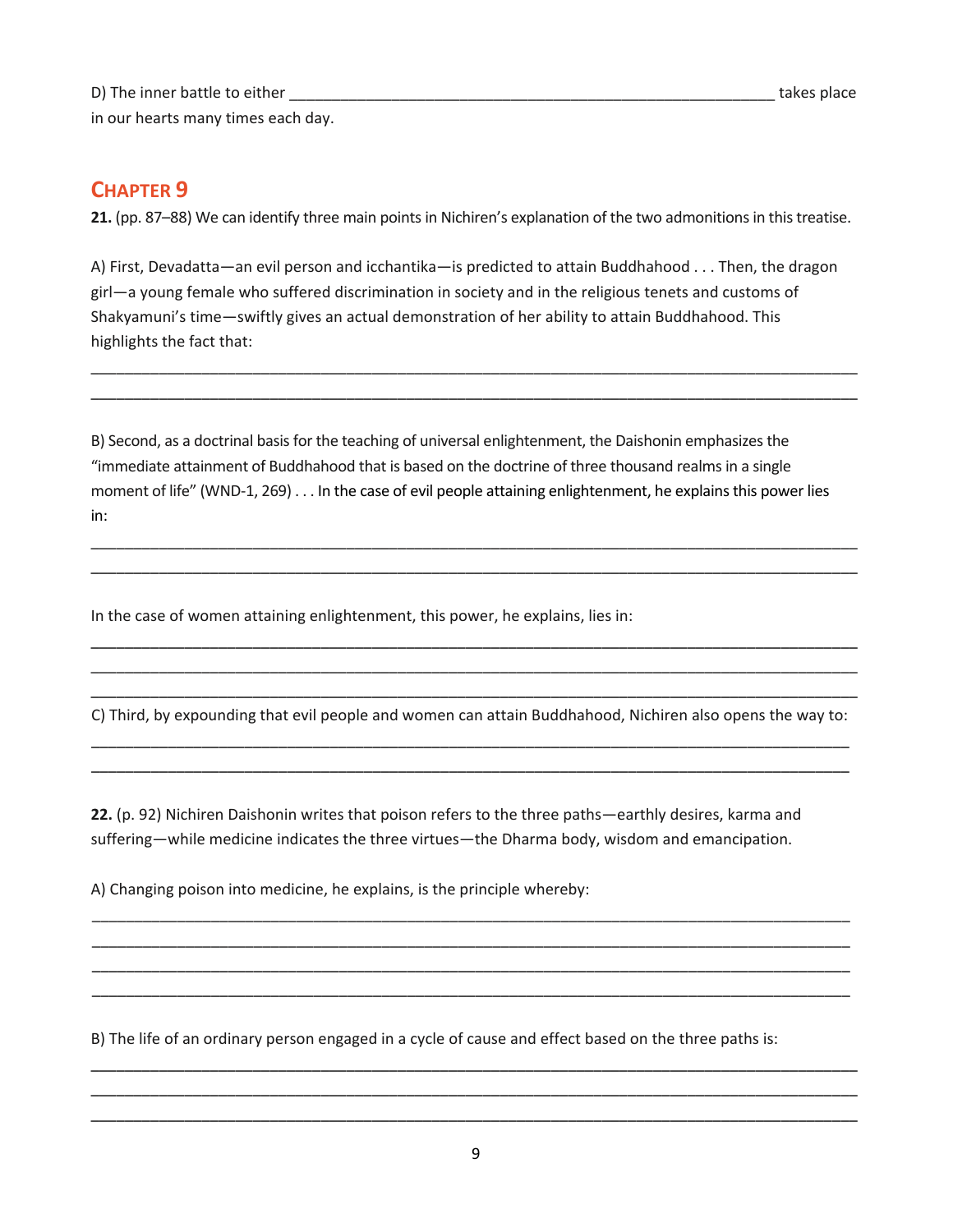23. (pp. 96-97) Nichiren Daishonin wrote: "On the twelfth day of the ninth month of last year [1271, on the occasion of the Tatsunokuchi Persecution], between the hours of the rat and the ox (11:00 p.m. to 3:00 a.m.), this person named Nichiren was beheaded. It is his soul that has come to this island of Sado and, in the second month of the following year, snowbound, is writing this to send to his close disciples" (WND-1, 269).

A) In writing "this person named Nichiren was beheaded," he is declaring that that his status up to that time-in which he conducted himself as an ordinary person-

B) The Daishonin is indicating here that at Tatsunokuchi he:

C) He uses the word soul to refer to:

D) His soul, he says, has come to Sado. This represents a declaration of:

24. (p. 99) Who are the "three powerful enemies" and what are their characteristics?

A) The first enemy is:

B) The second enemy is:

C) The third enemy is: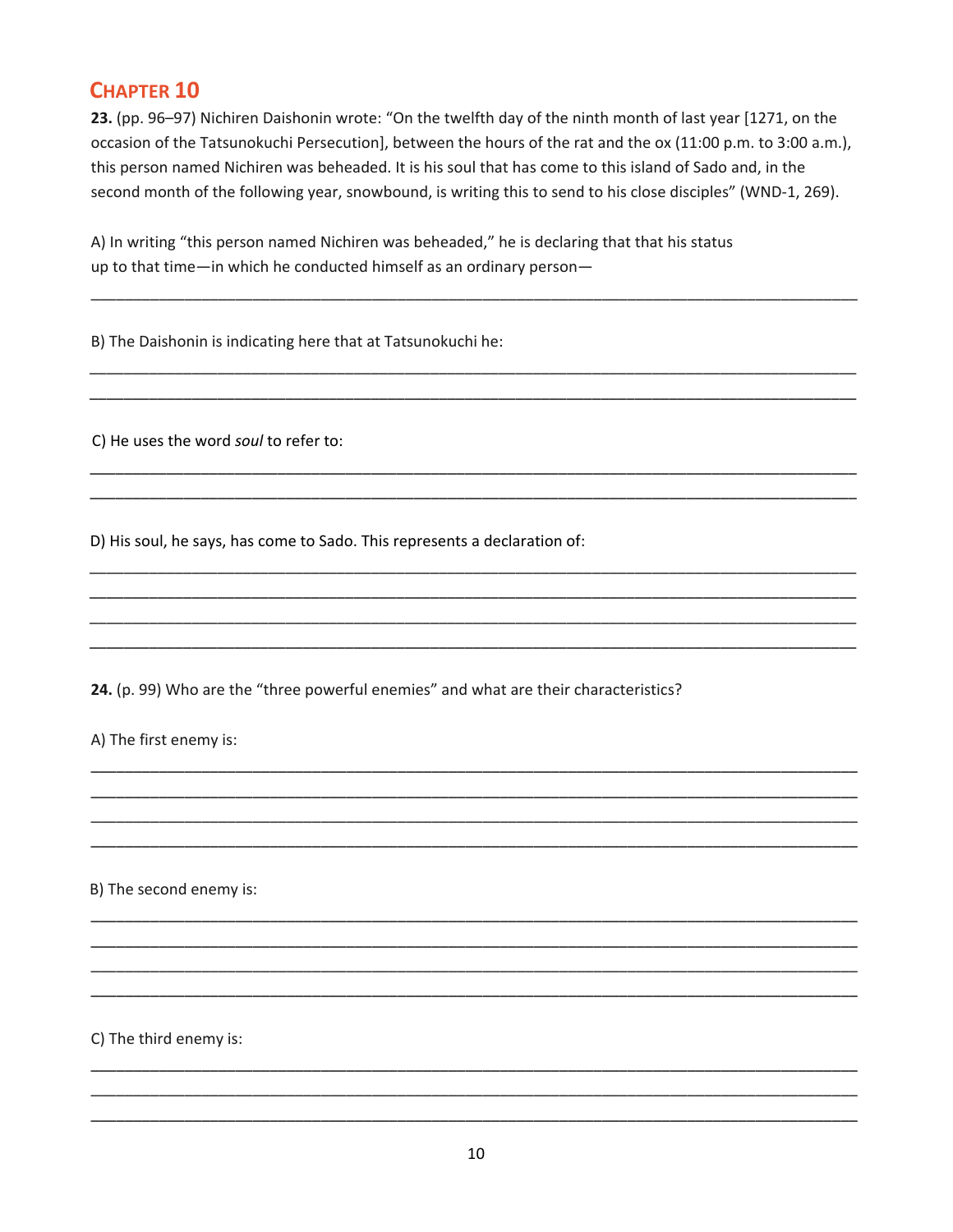**25.** (pp. 103, 106, 107–09) Three times in the course of "The Opening of the Eyes," Nichiren Daishonin cites the Great Teacher Miao‐lo of China as saying: "The third [group] is the most formidable of all. This is because [the second and the third ones are] increasingly harder to recognize for what they really are" (WND‐1, pp. 270, 275, 277).

A) The Daishonin says that the extreme evil that characterizes arrogant false sages can only be recognized by: \_\_\_\_\_\_\_\_\_\_\_\_\_\_\_\_\_\_\_\_\_\_\_\_\_\_\_\_\_\_\_\_\_\_\_\_\_\_\_\_\_\_\_\_\_\_\_\_\_\_\_\_\_\_\_\_\_\_\_\_\_\_\_\_\_\_\_\_\_\_\_\_\_\_\_\_\_\_\_\_\_\_\_\_\_\_\_\_\_\_

\_\_\_\_\_\_\_\_\_\_\_\_\_\_\_\_\_\_\_\_\_\_\_\_\_\_\_\_\_\_\_\_\_\_\_\_\_\_\_\_\_\_\_\_\_\_\_\_\_\_\_\_\_\_\_\_\_\_\_\_\_\_\_\_\_\_\_\_\_\_\_\_\_\_\_\_\_\_\_\_\_\_\_\_\_\_\_\_\_\_ \_\_\_\_\_\_\_\_\_\_\_\_\_\_\_\_\_\_\_\_\_\_\_\_\_\_\_\_\_\_\_\_\_\_\_\_\_\_\_\_\_\_\_\_\_\_\_\_\_\_\_\_\_\_\_\_\_\_\_\_\_\_\_\_\_\_\_\_\_\_\_\_\_\_\_\_\_\_\_\_\_\_\_\_\_\_\_\_\_\_ \_\_\_\_\_\_\_\_\_\_\_\_\_\_\_\_\_\_\_\_\_\_\_\_\_\_\_\_\_\_\_\_\_\_\_\_\_\_\_\_\_\_\_\_\_\_\_\_\_\_\_\_\_\_\_\_\_\_\_\_\_\_\_\_\_\_\_\_\_\_\_\_\_\_\_\_\_\_\_\_\_\_\_\_\_\_\_\_\_\_ \_\_\_\_\_\_\_\_\_\_\_\_\_\_\_\_\_\_\_\_\_\_\_\_\_\_\_\_\_\_\_\_\_\_\_\_\_\_\_\_\_\_\_\_\_\_\_\_\_\_\_\_\_\_\_\_\_\_\_\_\_\_\_\_\_\_\_\_\_\_\_\_\_\_\_\_\_\_\_\_\_\_\_\_\_\_\_\_\_\_ \_\_\_\_\_\_\_\_\_\_\_\_\_\_\_\_\_\_\_\_\_\_\_\_\_\_\_\_\_\_\_\_\_\_\_\_\_\_\_\_\_\_\_\_\_\_\_\_\_\_\_\_\_\_\_\_\_\_\_\_\_\_\_\_\_\_\_\_\_\_\_\_\_\_\_\_\_\_\_\_\_\_\_\_\_\_\_\_\_\_ \_\_\_\_\_\_\_\_\_\_\_\_\_\_\_\_\_\_\_\_\_\_\_\_\_\_\_\_\_\_\_\_\_\_\_\_\_\_\_\_\_\_\_\_\_\_\_\_\_\_\_\_\_\_\_\_\_\_\_\_\_\_\_\_\_\_\_\_\_\_\_\_\_\_\_\_\_\_\_\_\_\_\_\_\_\_\_\_\_\_

B) What does this mean?

C) In Nichiren's time, who functioned as the arrogant false sage?

**26.** (p. 111) Nichiren writes, "The Buddha and Devadatta are like a form and its shadow—in lifetime after lifetime, they are never separated" (WND‐1, 278) and "Prince Shotoku and his archenemy Moriya appeared at the same time, like the blossom and calyx of the lotus" (WND‐1, 278). A) When evil flourishes and good is defeated:

\_\_\_\_\_\_\_\_\_\_\_\_\_\_\_\_\_\_\_\_\_\_\_\_\_\_\_\_\_\_\_\_\_\_\_\_\_\_\_\_\_\_\_\_\_\_\_\_\_\_\_\_\_\_\_\_\_\_\_\_\_\_\_\_\_\_\_\_\_\_\_\_\_\_\_\_\_\_\_\_\_\_\_\_\_\_\_\_\_\_ \_\_\_\_\_\_\_\_\_\_\_\_\_\_\_\_\_\_\_\_\_\_\_\_\_\_\_\_\_\_\_\_\_\_\_\_\_\_\_\_\_\_\_\_\_\_\_\_\_\_\_\_\_\_\_\_\_\_\_\_\_\_\_\_\_\_\_\_\_\_\_\_\_\_\_\_\_\_\_\_\_\_\_\_\_\_\_\_\_\_

\_\_\_\_\_\_\_\_\_\_\_\_\_\_\_\_\_\_\_\_\_\_\_\_\_\_\_\_\_\_\_\_\_\_\_\_\_\_\_\_\_\_\_\_\_\_\_\_\_\_\_\_\_\_\_\_\_\_\_\_\_\_\_\_\_\_\_\_\_\_\_\_\_\_\_\_\_\_\_\_\_\_\_\_\_\_\_\_\_\_ \_\_\_\_\_\_\_\_\_\_\_\_\_\_\_\_\_\_\_\_\_\_\_\_\_\_\_\_\_\_\_\_\_\_\_\_\_\_\_\_\_\_\_\_\_\_\_\_\_\_\_\_\_\_\_\_\_\_\_\_\_\_\_\_\_\_\_\_\_\_\_\_\_\_\_\_\_\_\_\_\_\_\_\_\_\_\_\_\_\_

\_\_\_\_\_\_\_\_\_\_\_\_\_\_\_\_\_\_\_\_\_\_\_\_\_\_\_\_\_\_\_\_\_\_\_\_\_\_\_\_\_\_\_\_\_\_\_\_\_\_\_\_\_\_\_\_\_\_\_\_\_\_\_\_\_\_\_\_\_\_\_\_\_\_\_\_\_\_\_\_\_\_\_\_\_\_\_\_\_\_

\_\_\_\_\_\_\_\_\_\_\_\_\_\_\_\_\_\_\_\_\_\_\_\_\_\_\_\_\_\_\_\_\_\_\_\_\_\_\_\_\_\_\_\_\_\_\_\_\_\_\_\_\_\_\_\_\_\_\_\_\_\_\_\_\_\_\_\_\_\_\_\_\_\_\_\_\_\_\_\_\_\_\_\_\_\_\_\_\_\_

\_\_\_\_\_\_\_\_\_\_\_\_\_\_\_\_\_\_\_\_\_\_\_\_\_\_\_\_\_\_\_\_\_\_\_\_\_\_\_\_\_\_\_\_\_\_\_\_\_\_\_\_\_\_\_\_\_\_\_\_\_\_\_\_\_\_\_\_\_\_\_\_\_\_\_\_\_\_\_\_\_\_\_\_\_\_\_\_\_\_

B) When good flourishes and evil is defeated:

C) What takes place in our lives at every moment?

D) Accordingly, the only way to strengthen good is to:

## **CHAPTER 12**

**27.** (p. 117) The law of cause and effect is central to Buddhism.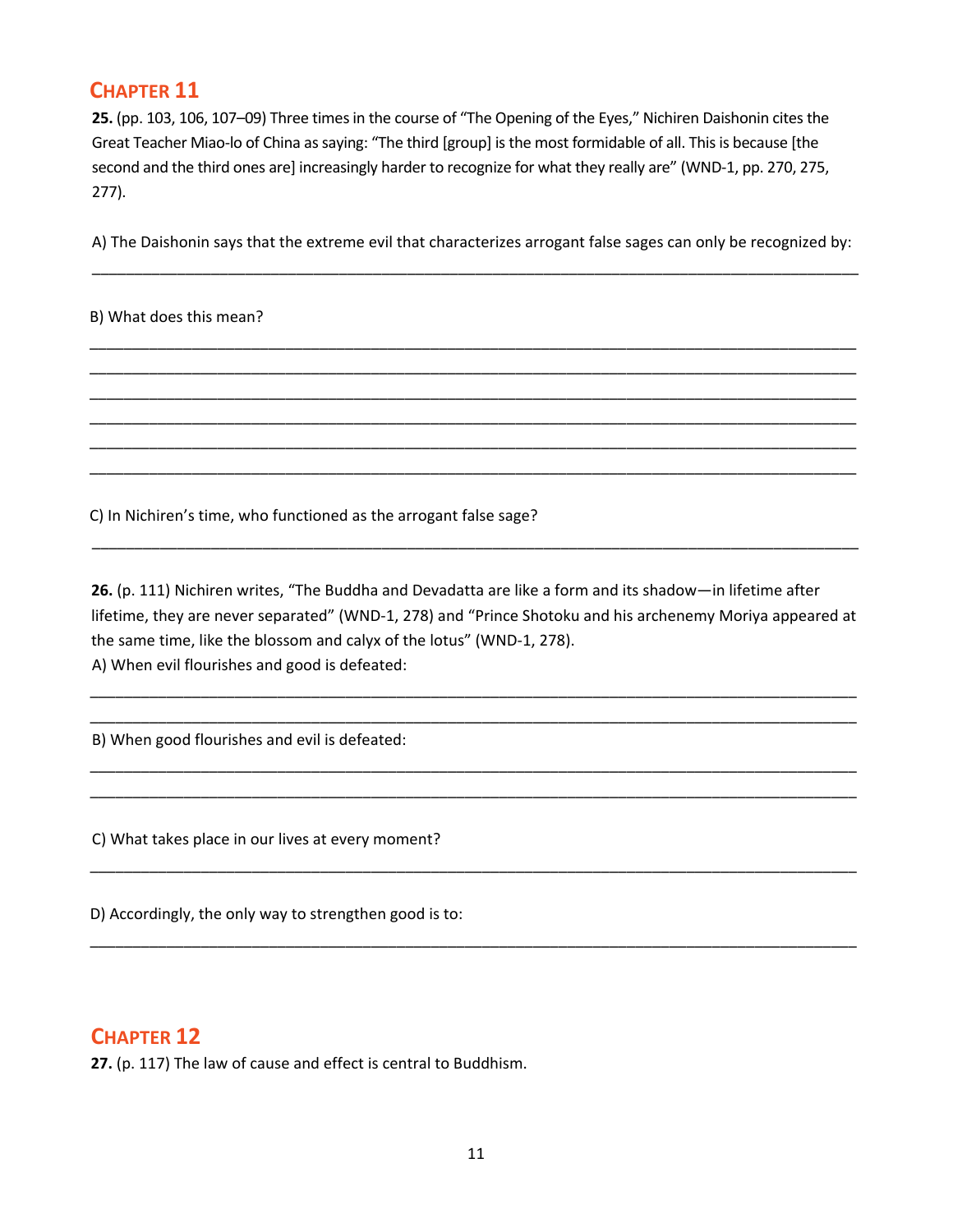A) Present effects are due to karmic causes from the past. But the causes we make in the present:

B) In fact, the Daishonin emphasizes that:

C) In explaining karma, Nichiren's purpose is always to:

 $28. (p. 120)$ 

A) Why are votaries of the sutra destined to suffer hardships?

B) Such difficulties, however, serve to:

C) Because the votaries wage such a struggle, they attain:

## **CHAPTER 13**

29. (pp. 124-25) Please complete the following passage from "The Opening of the Eyes":

A) In this passage, beginning with "This I will state . . .," the Daishonin reveals:

B) It shows his: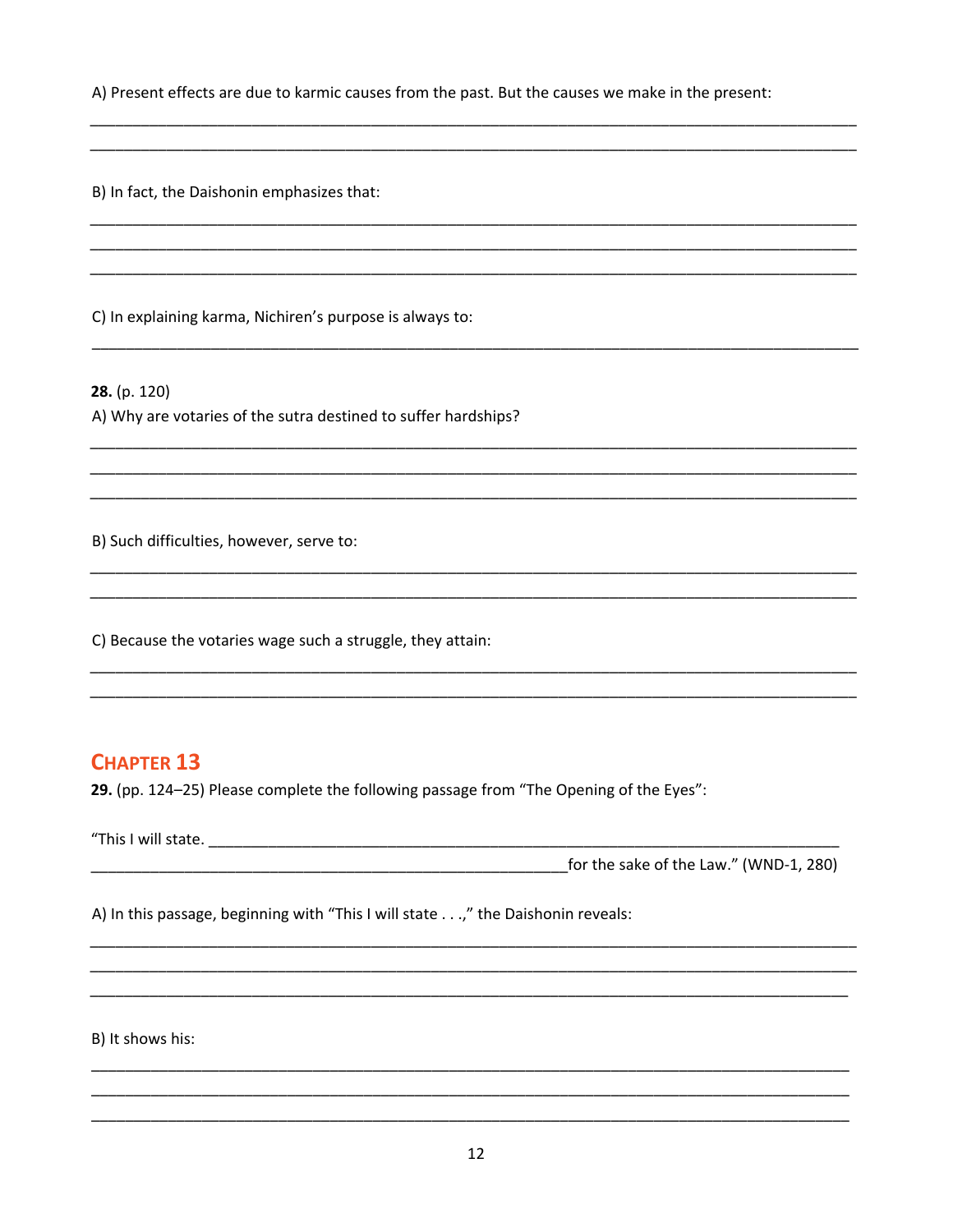C) As far as Nichiren is concerned, there is something more important than whether we receive the protection of the heavenly deities. And that is:

\_\_\_\_\_\_\_\_\_\_\_\_\_\_\_\_\_\_\_\_\_\_\_\_\_\_\_\_\_\_\_\_\_\_\_\_\_\_\_\_\_\_\_\_\_\_\_\_\_\_\_\_\_\_\_\_\_\_\_\_\_\_\_\_\_\_\_\_\_\_\_\_\_\_\_\_\_\_\_\_\_\_\_\_\_\_\_\_\_\_

| 30. (p. 124, 130) Please complete the following passage from "The Opening of the Eyes": |  |
|-----------------------------------------------------------------------------------------|--|
|                                                                                         |  |
|                                                                                         |  |

\_\_\_\_\_\_\_\_\_\_\_\_\_\_\_\_\_\_\_\_\_\_\_\_\_\_\_\_\_\_\_\_\_\_\_\_\_\_\_\_\_\_\_\_\_\_\_\_\_\_\_\_\_\_\_\_\_\_\_\_\_\_\_\_\_\_\_\_\_\_\_\_\_\_\_\_\_\_\_\_\_\_\_\_\_\_\_\_\_\_

\_\_\_\_\_\_\_\_\_\_\_\_\_\_\_\_\_\_\_\_\_\_\_\_\_\_\_\_\_\_\_\_\_\_\_\_\_\_\_\_\_\_\_\_\_\_\_\_\_\_\_\_\_\_\_\_\_\_\_\_\_\_\_\_\_\_\_\_\_\_\_\_\_\_\_\_\_\_\_\_\_\_\_\_\_\_\_\_\_\_ \_\_\_\_\_\_\_\_\_\_\_\_\_\_\_\_\_\_\_\_\_\_\_\_\_\_\_\_\_\_\_\_\_\_\_\_\_\_\_\_\_\_\_\_\_\_\_\_\_\_\_\_\_\_\_\_\_\_\_\_\_\_\_\_\_\_\_\_\_\_\_\_\_\_\_\_\_\_\_\_\_\_\_\_\_\_\_\_\_\_

\_\_\_\_\_\_\_\_\_\_\_\_\_\_\_\_\_\_\_\_\_\_\_\_\_\_\_\_\_\_\_\_\_\_\_\_\_\_\_\_\_\_\_\_\_\_\_\_\_\_\_\_\_\_\_\_\_\_\_\_\_\_\_\_\_\_\_\_\_\_\_\_\_\_\_\_\_\_\_\_\_\_\_\_\_\_\_\_\_\_ \_\_\_\_\_\_\_\_\_\_\_\_\_\_\_\_\_\_\_\_\_\_\_\_\_\_\_\_\_\_\_\_\_\_\_\_\_\_\_\_\_\_\_\_\_\_\_\_\_\_\_\_\_\_\_\_\_\_\_\_\_\_\_\_\_\_\_\_\_\_\_\_\_\_\_\_\_\_\_\_\_\_\_\_\_\_\_\_\_\_ \_\_\_\_\_\_\_\_\_\_\_\_\_\_\_\_\_\_\_\_\_\_\_\_\_\_\_\_\_\_\_\_\_\_\_\_\_\_\_\_\_\_\_\_\_\_\_\_\_\_\_\_\_\_\_\_\_\_\_\_\_\_\_\_\_\_\_\_\_\_\_\_\_\_\_\_\_\_\_\_\_\_\_\_\_\_\_\_\_\_

B) With that spirt, we can:

#### **CHAPTER 14**

**31.** (p. 136) Nichiren discerned the root cause of all evil karma accumulated from past existences, which creates suffering and misfortune in this present lifetime.

A) He said it stems from:

B) Accordingly, he clearly apprehended that:

**32.** (p. 139) In the course of striving steadily as practitioners of the Lotus Sutra, the negative impulses in our lives to disregard the Law are driven out, and we can defeat our fundamental darkness.

\_\_\_\_\_\_\_\_\_\_\_\_\_\_\_\_\_\_\_\_\_\_\_\_\_\_\_\_\_\_\_\_\_\_\_\_\_\_\_\_\_\_\_\_\_\_\_\_\_\_\_\_\_\_\_\_\_\_\_\_\_\_\_\_\_\_\_\_\_\_\_\_\_\_\_\_\_\_\_\_\_\_\_\_\_\_\_\_\_\_ \_\_\_\_\_\_\_\_\_\_\_\_\_\_\_\_\_\_\_\_\_\_\_\_\_\_\_\_\_\_\_\_\_\_\_\_\_\_\_\_\_\_\_\_\_\_\_\_\_\_\_\_\_\_\_\_\_\_\_\_\_\_\_\_\_\_\_\_\_\_\_\_\_\_\_\_\_\_\_\_\_\_\_\_\_\_\_\_\_\_ \_\_\_\_\_\_\_\_\_\_\_\_\_\_\_\_\_\_\_\_\_\_\_\_\_\_\_\_\_\_\_\_\_\_\_\_\_\_\_\_\_\_\_\_\_\_\_\_\_\_\_\_\_\_\_\_\_\_\_\_\_\_\_\_\_\_\_\_\_\_\_\_\_\_\_\_\_\_\_\_\_\_\_\_\_\_\_\_\_\_

A) Specifically, this refers to:

B) Negative influences and so-called evil friends function to:

\_\_\_\_\_\_\_\_\_\_\_\_\_\_\_\_\_\_\_\_\_\_\_\_\_\_\_\_\_\_\_\_\_\_\_\_\_\_\_\_\_\_\_\_\_\_\_\_\_\_\_\_\_\_\_\_\_\_\_\_\_\_\_\_\_\_\_\_\_\_\_\_\_\_\_\_\_\_\_\_\_\_\_\_\_\_\_\_\_\_ \_\_\_\_\_\_\_\_\_\_\_\_\_\_\_\_\_\_\_\_\_\_\_\_\_\_\_\_\_\_\_\_\_\_\_\_\_\_\_\_\_\_\_\_\_\_\_\_\_\_\_\_\_\_\_\_\_\_\_\_\_\_\_\_\_\_\_\_\_\_\_\_\_\_\_\_\_\_\_\_\_\_\_\_\_\_\_\_\_\_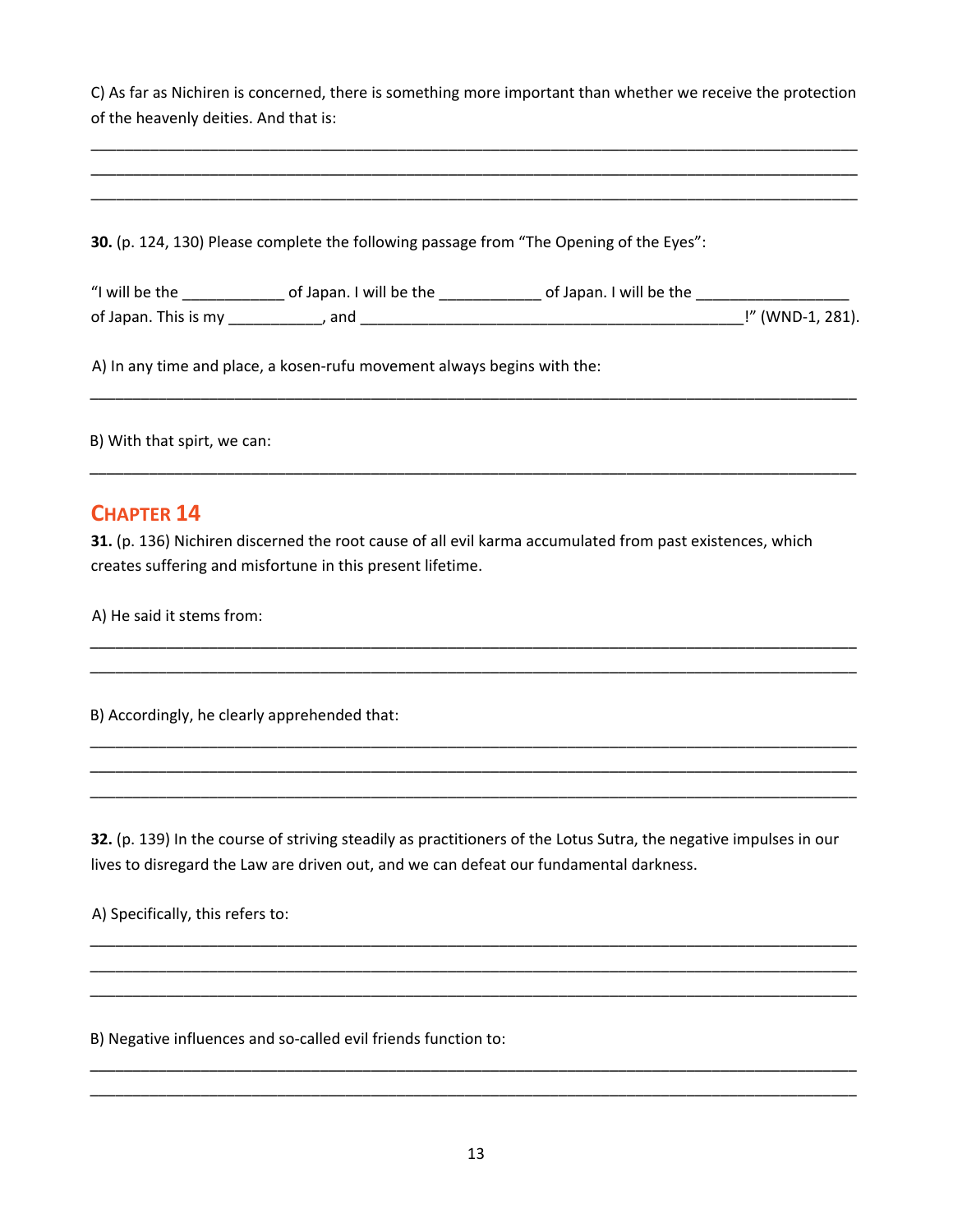**33.** (p. 143) Please complete the following passage from "The Opening of the Eyes":

"Although I and my disciples may encounter various difficulties, \_\_\_\_\_\_\_\_\_\_\_\_\_\_\_\_\_\_\_\_\_\_\_\_\_\_\_\_\_\_\_\_\_\_\_\_\_\_

\_\_\_\_\_\_\_\_\_\_\_\_\_\_\_\_\_\_\_\_\_\_\_\_\_\_\_\_\_\_\_\_\_\_\_\_\_\_\_\_\_\_\_\_\_\_\_\_\_\_\_\_\_\_\_\_\_\_\_\_\_\_\_\_\_\_\_\_\_\_\_\_\_\_\_\_\_\_\_\_\_\_\_\_\_\_\_\_\_.

\_\_\_\_\_\_\_\_\_\_\_\_\_\_\_\_\_\_\_\_\_\_\_\_\_\_\_\_\_\_\_\_\_\_\_\_\_\_\_\_\_\_\_\_\_\_\_\_\_\_\_\_\_\_\_\_\_\_\_\_\_\_\_\_\_\_\_\_\_\_\_\_\_\_\_\_\_\_\_\_\_\_\_\_\_\_\_\_\_\_

Do not have doubts simply because \_\_\_\_\_\_\_\_\_\_\_\_\_\_\_\_\_\_\_\_\_\_\_\_\_\_\_\_\_\_\_\_\_\_\_\_\_\_\_\_\_\_\_\_\_\_\_\_\_\_\_\_\_\_\_\_\_\_\_\_

**Example 2 and 5 are discouraged because \_\_\_\_\_\_\_\_\_\_\_\_** 

\_\_\_\_\_\_\_\_\_\_\_\_\_\_\_\_\_\_\_\_\_\_\_\_\_\_\_\_\_\_\_\_\_\_\_\_\_\_\_\_\_\_\_\_\_\_\_\_\_\_\_\_\_\_\_\_\_\_\_\_\_\_\_\_\_\_\_\_\_\_\_\_\_\_. This is what I have

taught my disciples morning and evening, and yet they \_\_\_\_\_\_\_\_\_\_\_\_\_\_\_\_\_\_\_\_\_\_\_\_\_\_

\_\_\_\_\_\_\_\_\_\_\_\_\_\_\_\_\_\_\_\_\_\_\_\_\_\_\_\_\_\_\_\_\_\_\_\_\_\_\_\_\_\_\_\_\_\_\_\_\_\_ when the crucial moment comes" (WND‐1, 283).

**34.** (p. 147) While it is true that all living beings are entities of the Mystic Law whose lives are inherently endowed with the state of Buddhahood, we cannot manifest the world of Buddhahood in our lives unless we:

\_\_\_\_\_\_\_\_\_\_\_\_\_\_\_\_\_\_\_\_\_\_\_\_\_\_\_\_\_\_\_\_\_\_\_\_\_\_\_\_\_\_\_\_\_\_\_\_\_\_\_\_\_\_\_\_\_\_\_\_\_\_\_\_\_\_\_\_\_\_\_\_\_\_\_\_\_\_\_\_\_\_\_\_\_\_\_\_\_\_ \_\_\_\_\_\_\_\_\_\_\_\_\_\_\_\_\_\_\_\_\_\_\_\_\_\_\_\_\_\_\_\_\_\_\_\_\_\_\_\_\_\_\_\_\_\_\_\_\_\_\_\_\_\_\_\_\_\_\_\_\_\_\_\_\_\_\_\_\_\_\_\_\_\_\_\_\_\_\_\_\_\_\_\_\_\_\_\_\_\_

\_\_\_\_\_\_\_\_\_\_\_\_\_\_\_\_\_\_\_\_\_\_\_\_\_\_\_\_\_\_\_\_\_\_\_\_\_\_\_\_\_\_\_\_\_\_\_\_\_\_\_\_\_\_\_\_\_\_\_\_\_\_\_\_\_\_\_\_\_\_\_\_\_\_\_\_\_\_\_\_\_\_\_\_\_\_\_\_\_\_ \_\_\_\_\_\_\_\_\_\_\_\_\_\_\_\_\_\_\_\_\_\_\_\_\_\_\_\_\_\_\_\_\_\_\_\_\_\_\_\_\_\_\_\_\_\_\_\_\_\_\_\_\_\_\_\_\_\_\_\_\_\_\_\_\_\_\_\_\_\_\_\_\_\_\_\_\_\_\_\_\_\_\_\_\_\_\_\_\_\_

\_\_\_\_\_\_\_\_\_\_\_\_\_\_\_\_\_\_\_\_\_\_\_\_\_\_\_\_\_\_\_\_\_\_\_\_\_\_\_\_\_\_\_\_\_\_\_\_\_\_\_\_\_\_\_\_\_\_\_\_\_\_\_\_\_\_\_\_\_\_\_\_\_\_\_\_\_\_\_\_\_\_\_\_\_\_\_\_\_\_

\_\_\_\_\_\_\_\_\_\_\_\_\_\_\_\_\_\_\_\_\_\_\_\_\_\_\_\_\_\_\_\_\_\_\_\_\_\_\_\_\_\_\_\_\_\_\_\_\_\_\_\_\_\_\_\_\_\_\_\_\_\_\_\_\_\_\_\_\_\_\_\_\_\_\_\_\_\_\_\_\_\_\_\_\_\_\_\_\_\_

\_\_\_\_\_\_\_\_\_\_\_\_\_\_\_\_\_\_\_\_\_\_\_\_\_\_\_\_\_\_\_\_\_\_\_\_\_\_\_\_\_\_\_\_\_\_\_\_\_\_\_\_\_\_\_\_\_\_\_\_\_\_\_\_\_\_\_\_\_\_\_\_\_\_\_\_\_\_\_\_\_\_\_\_\_\_\_\_\_\_

A) It is not something we can hope to achieve if we are:

B) In short, this struggle means:

C) The daimoku that the Daishonin spread could be described as:

#### **CHAPTER 16**

**35.** (pp. 154–55) Nichiren refuted the doctrines of the Nembutsu and Zen schools of his day as slander of the Law for their encouraging people to discard the Lotus Sutra. Many people no doubt felt that it was not very "Buddhist" of him to censure and attack other schools. The real underlying problem here is the deep and pervasive misconceptions about Buddhism that existed in society.

A) The essence of Buddhism, in a sense, is not to seek the placid existence of a still pond but to:

\_\_\_\_\_\_\_\_\_\_\_\_\_\_\_\_\_\_\_\_\_\_\_\_\_\_\_\_\_\_\_\_\_\_\_\_\_\_\_\_\_\_\_\_\_\_\_\_\_\_\_\_\_\_\_\_\_\_\_\_\_\_\_\_\_\_\_\_\_\_\_\_\_\_\_\_\_\_\_\_\_\_\_\_\_\_\_\_\_\_ \_\_\_\_\_\_\_\_\_\_\_\_\_\_\_\_\_\_\_\_\_\_\_\_\_\_\_\_\_\_\_\_\_\_\_\_\_\_\_\_\_\_\_\_\_\_\_\_\_\_\_\_\_\_\_\_\_\_\_\_\_\_\_\_\_\_\_\_\_\_\_\_\_\_\_\_\_\_\_\_\_\_\_\_\_\_\_\_\_\_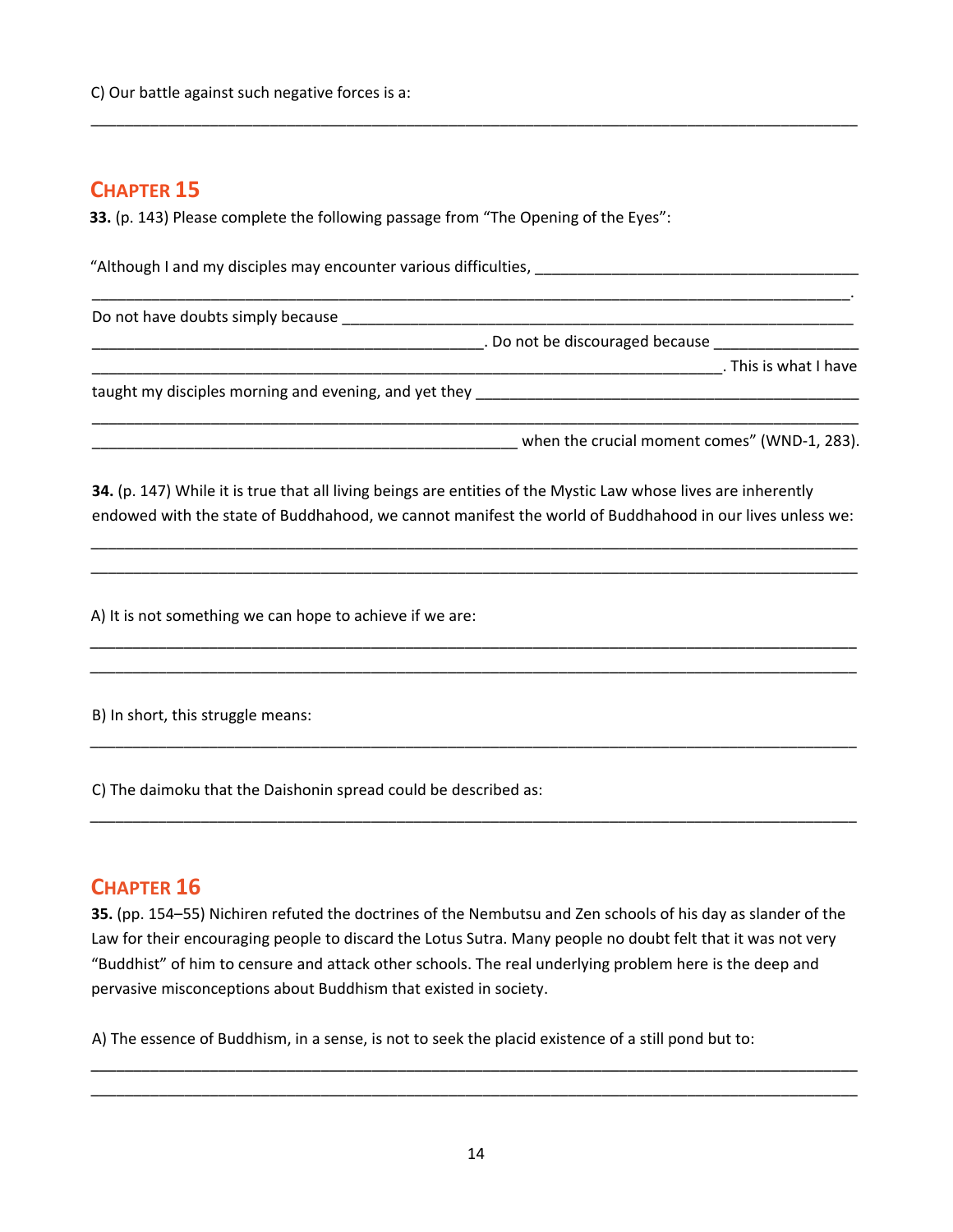B) Building genuine happiness for oneself and others necessarily entails:

C) In response to the criticism that shakubuku involves "a contentious heart" and leads to one falling into "the realm of asuras," Nichiren explains that:

\_\_\_\_\_\_\_\_\_\_\_\_\_\_\_\_\_\_\_\_\_\_\_\_\_\_\_\_\_\_\_\_\_\_\_\_\_\_\_\_\_\_\_\_\_\_\_\_\_\_\_\_\_\_\_\_\_\_\_\_\_\_\_\_\_\_\_\_\_\_\_\_\_\_\_\_\_\_\_\_\_\_\_\_\_\_\_\_\_\_ \_\_\_\_\_\_\_\_\_\_\_\_\_\_\_\_\_\_\_\_\_\_\_\_\_\_\_\_\_\_\_\_\_\_\_\_\_\_\_\_\_\_\_\_\_\_\_\_\_\_\_\_\_\_\_\_\_\_\_\_\_\_\_\_\_\_\_\_\_\_\_\_\_\_\_\_\_\_\_\_\_\_\_\_\_\_\_\_\_\_

\_\_\_\_\_\_\_\_\_\_\_\_\_\_\_\_\_\_\_\_\_\_\_\_\_\_\_\_\_\_\_\_\_\_\_\_\_\_\_\_\_\_\_\_\_\_\_\_\_\_\_\_\_\_\_\_\_\_\_\_\_\_\_\_\_\_\_\_\_\_\_\_\_\_\_\_\_\_\_\_\_\_\_\_\_\_\_\_\_\_ \_\_\_\_\_\_\_\_\_\_\_\_\_\_\_\_\_\_\_\_\_\_\_\_\_\_\_\_\_\_\_\_\_\_\_\_\_\_\_\_\_\_\_\_\_\_\_\_\_\_\_\_\_\_\_\_\_\_\_\_\_\_\_\_\_\_\_\_\_\_\_\_\_\_\_\_\_\_\_\_\_\_\_\_\_\_\_\_\_\_

**36.** (p. 160) Hypocrisy is the exact opposite of compassion—especially, the hypocrisy of knowing when wrong is being committed in the realm of Buddhism but doing nothing to address it. If such hypocrisy prevails, lies and pretense will become the norm and no one will speak the truth.

\_\_\_\_\_\_\_\_\_\_\_\_\_\_\_\_\_\_\_\_\_\_\_\_\_\_\_\_\_\_\_\_\_\_\_\_\_\_\_\_\_\_\_\_\_\_\_\_\_\_\_\_\_\_\_\_\_\_\_\_\_\_\_\_\_\_\_\_\_\_\_\_\_\_\_\_\_\_\_\_\_\_\_\_\_\_\_\_\_\_

\_\_\_\_\_\_\_\_\_\_\_\_\_\_\_\_\_\_\_\_\_\_\_\_\_\_\_\_\_\_\_\_\_\_\_\_\_\_\_\_\_\_\_\_\_\_\_\_\_\_\_\_\_\_\_\_\_\_\_\_\_\_\_\_\_\_\_\_\_\_\_\_\_\_\_\_\_\_\_\_\_\_\_\_\_\_\_\_\_\_ \_\_\_\_\_\_\_\_\_\_\_\_\_\_\_\_\_\_\_\_\_\_\_\_\_\_\_\_\_\_\_\_\_\_\_\_\_\_\_\_\_\_\_\_\_\_\_\_\_\_\_\_\_\_\_\_\_\_\_\_\_\_\_\_\_\_\_\_\_\_\_\_\_\_\_\_\_\_\_\_\_\_\_\_\_\_\_\_\_\_ \_\_\_\_\_\_\_\_\_\_\_\_\_\_\_\_\_\_\_\_\_\_\_\_\_\_\_\_\_\_\_\_\_\_\_\_\_\_\_\_\_\_\_\_\_\_\_\_\_\_\_\_\_\_\_\_\_\_\_\_\_\_\_\_\_\_\_\_\_\_\_\_\_\_\_\_\_\_\_\_\_\_\_\_\_\_\_\_\_\_ \_\_\_\_\_\_\_\_\_\_\_\_\_\_\_\_\_\_\_\_\_\_\_\_\_\_\_\_\_\_\_\_\_\_\_\_\_\_\_\_\_\_\_\_\_\_\_\_\_\_\_\_\_\_\_\_\_\_\_\_\_\_\_\_\_\_\_\_\_\_\_\_\_\_\_\_\_\_\_\_\_\_\_\_\_\_\_\_\_\_ \_\_\_\_\_\_\_\_\_\_\_\_\_\_\_\_\_\_\_\_\_\_\_\_\_\_\_\_\_\_\_\_\_\_\_\_\_\_\_\_\_\_\_\_\_\_\_\_\_\_\_\_\_\_\_\_\_\_\_\_\_\_\_\_\_\_\_\_\_\_\_\_\_\_\_\_\_\_\_\_\_\_\_\_\_\_\_\_\_\_

\_\_\_\_\_\_\_\_\_\_\_\_\_\_\_\_\_\_\_\_\_\_\_\_\_\_\_\_\_\_\_\_\_\_\_\_\_\_\_\_\_\_\_\_\_\_\_\_\_\_\_\_\_\_\_\_\_\_\_\_\_\_\_\_\_\_\_\_\_\_\_\_\_\_\_\_\_\_\_\_\_\_\_\_\_\_\_\_\_\_ \_\_\_\_\_\_\_\_\_\_\_\_\_\_\_\_\_\_\_\_\_\_\_\_\_\_\_\_\_\_\_\_\_\_\_\_\_\_\_\_\_\_\_\_\_\_\_\_\_\_\_\_\_\_\_\_\_\_\_\_\_\_\_\_\_\_\_\_\_\_\_\_\_\_\_\_\_\_\_\_\_\_\_\_\_\_\_\_\_\_

A) This will ultimately lead to:

B) Shakubuku, an act of supreme compassion, is a:

C) And it is powered by:

## **CHAPTER 17**

**37.** (p. 162) Please complete the following passage from "The Opening of the Eyes":

"I, Nichiren, am  $\frac{1}{2}$  and  $\frac{1}{2}$  and  $\frac{1}{2}$  and  $\frac{1}{2}$  and  $\frac{1}{2}$  and  $\frac{1}{2}$  and  $\frac{1}{2}$  and  $\frac{1}{2}$  and  $\frac{1}{2}$  and  $\frac{1}{2}$  and  $\frac{1}{2}$  and  $\frac{1}{2}$  and  $\frac{1}{2}$  and  $\frac{1}{2}$  and  $\frac{1}{2}$ 

 $\Box$  of Japan." (WND-1, 287)

(p. 165) The passage above clarifies that the Daishonin's practice as the votary of the Lotus Sutra embodies the three virtues as an expression of the compassion of the Buddha expounded in the Lotus Sutra.

\_\_\_\_\_\_\_\_\_\_\_\_\_\_\_\_\_\_\_\_\_\_\_\_\_\_\_\_\_\_\_\_\_\_\_\_\_\_\_\_\_\_\_\_\_\_\_\_\_\_\_\_\_\_\_\_\_\_\_\_\_\_\_\_\_\_\_\_\_\_\_\_\_\_\_\_\_\_\_\_\_\_\_\_\_\_\_\_\_\_ \_\_\_\_\_\_\_\_\_\_\_\_\_\_\_\_\_\_\_\_\_\_\_\_\_\_\_\_\_\_\_\_\_\_\_\_\_\_\_\_\_\_\_\_\_\_\_\_\_\_\_\_\_\_\_\_\_\_\_\_\_\_\_\_\_\_\_\_\_\_\_\_\_\_\_\_\_\_\_\_\_\_\_\_\_\_\_\_\_\_ \_\_\_\_\_\_\_\_\_\_\_\_\_\_\_\_\_\_\_\_\_\_\_\_\_\_\_\_\_\_\_\_\_\_\_\_\_\_\_\_\_\_\_\_\_\_\_\_\_\_\_\_\_\_\_\_\_\_\_\_\_\_\_\_\_\_\_\_\_\_\_\_\_\_\_\_\_\_\_\_\_\_\_\_\_\_\_\_\_\_

A) In terms of Nichiren's practice, what corresponds to the virtue of sovereign?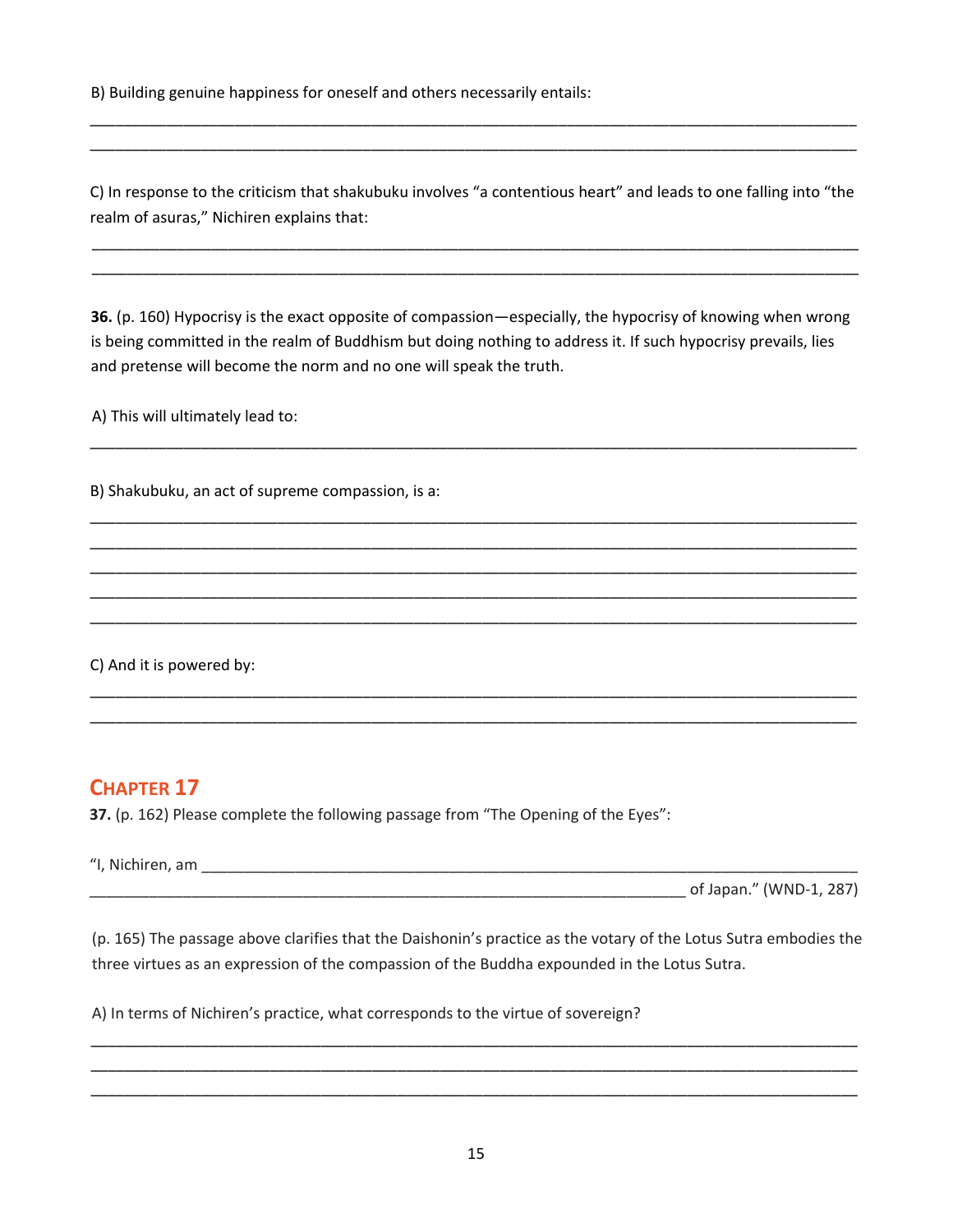C) What does the virtue of teacher derive from?

#### **CHAPTER 18**

**38.** (p. 171) A) "Sowing the seed of Buddhahood" is a figurative expression for:

B) After the seed has been planted by the sower:

C) It is wrong, however, to interpret this to mean that the seed of Buddhahood does not exist in people's lives unless it is first planted there by the Buddha. The truth is that:

\_\_\_\_\_\_\_\_\_\_\_\_\_\_\_\_\_\_\_\_\_\_\_\_\_\_\_\_\_\_\_\_\_\_\_\_\_\_\_\_\_\_\_\_\_\_\_\_\_\_\_\_\_\_\_\_\_\_\_\_\_\_\_\_\_\_\_\_\_\_\_\_\_\_\_\_\_\_\_\_\_\_\_\_\_\_\_\_\_\_ \_\_\_\_\_\_\_\_\_\_\_\_\_\_\_\_\_\_\_\_\_\_\_\_\_\_\_\_\_\_\_\_\_\_\_\_\_\_\_\_\_\_\_\_\_\_\_\_\_\_\_\_\_\_\_\_\_\_\_\_\_\_\_\_\_\_\_\_\_\_\_\_\_\_\_\_\_\_\_\_\_\_\_\_\_\_\_\_\_\_ \_\_\_\_\_\_\_\_\_\_\_\_\_\_\_\_\_\_\_\_\_\_\_\_\_\_\_\_\_\_\_\_\_\_\_\_\_\_\_\_\_\_\_\_\_\_\_\_\_\_\_\_\_\_\_\_\_\_\_\_\_\_\_\_\_\_\_\_\_\_\_\_\_\_\_\_\_\_\_\_\_\_\_\_\_\_\_\_\_\_

\_\_\_\_\_\_\_\_\_\_\_\_\_\_\_\_\_\_\_\_\_\_\_\_\_\_\_\_\_\_\_\_\_\_\_\_\_\_\_\_\_\_\_\_\_\_\_\_\_\_\_\_\_\_\_\_\_\_\_\_\_\_\_\_\_\_\_\_\_\_\_\_\_\_\_\_\_\_\_\_\_\_\_\_\_\_\_\_\_\_ \_\_\_\_\_\_\_\_\_\_\_\_\_\_\_\_\_\_\_\_\_\_\_\_\_\_\_\_\_\_\_\_\_\_\_\_\_\_\_\_\_\_\_\_\_\_\_\_\_\_\_\_\_\_\_\_\_\_\_\_\_\_\_\_\_\_\_\_\_\_\_\_\_\_\_\_\_\_\_\_\_\_\_\_\_\_\_\_\_\_ \_\_\_\_\_\_\_\_\_\_\_\_\_\_\_\_\_\_\_\_\_\_\_\_\_\_\_\_\_\_\_\_\_\_\_\_\_\_\_\_\_\_\_\_\_\_\_\_\_\_\_\_\_\_\_\_\_\_\_\_\_\_\_\_\_\_\_\_\_\_\_\_\_\_\_\_\_\_\_\_\_\_\_\_\_\_\_\_\_\_

\_\_\_\_\_\_\_\_\_\_\_\_\_\_\_\_\_\_\_\_\_\_\_\_\_\_\_\_\_\_\_\_\_\_\_\_\_\_\_\_\_\_\_\_\_\_\_\_\_\_\_\_\_\_\_\_\_\_\_\_\_\_\_\_\_\_\_\_\_\_\_\_\_\_\_\_\_\_\_\_\_\_\_\_\_\_\_\_\_\_

\_\_\_\_\_\_\_\_\_\_\_\_\_\_\_\_\_\_\_\_\_\_\_\_\_\_\_\_\_\_\_\_\_\_\_\_\_\_\_\_\_\_\_\_\_\_\_\_\_\_\_\_\_\_\_\_\_\_\_\_\_\_\_\_\_\_\_\_\_\_\_\_\_\_\_\_\_\_\_\_\_\_\_\_\_\_\_\_\_\_ \_\_\_\_\_\_\_\_\_\_\_\_\_\_\_\_\_\_\_\_\_\_\_\_\_\_\_\_\_\_\_\_\_\_\_\_\_\_\_\_\_\_\_\_\_\_\_\_\_\_\_\_\_\_\_\_\_\_\_\_\_\_\_\_\_\_\_\_\_\_\_\_\_\_\_\_\_\_\_\_\_\_\_\_\_\_\_\_\_\_

**39.** (p. 172–73) Nichiren writes, "If Nichiren's compassion is truly great and encompassing, Nam-myoho-renge-kyo will spread for ten thousand years and more, for all eternity" ("On Repaying Debts of Gratitude," WND-1, 736).

\_\_\_\_\_\_\_\_\_\_\_\_\_\_\_\_\_\_\_\_\_\_\_\_\_\_\_\_\_\_\_\_\_\_\_\_\_\_\_\_\_\_\_\_\_\_\_\_\_\_\_\_\_\_\_\_\_\_\_\_\_\_\_\_\_\_\_\_\_\_\_\_\_\_\_\_\_\_\_\_\_\_\_\_\_\_\_\_\_\_

\_\_\_\_\_\_\_\_\_\_\_\_\_\_\_\_\_\_\_\_\_\_\_\_\_\_\_\_\_\_\_\_\_\_\_\_\_\_\_\_\_\_\_\_\_\_\_\_\_\_\_\_\_\_\_\_\_\_\_\_\_\_\_\_\_\_\_\_\_\_\_\_\_\_\_\_\_\_\_\_\_\_\_\_\_\_\_\_\_\_ \_\_\_\_\_\_\_\_\_\_\_\_\_\_\_\_\_\_\_\_\_\_\_\_\_\_\_\_\_\_\_\_\_\_\_\_\_\_\_\_\_\_\_\_\_\_\_\_\_\_\_\_\_\_\_\_\_\_\_\_\_\_\_\_\_\_\_\_\_\_\_\_\_\_\_\_\_\_\_\_\_\_\_\_\_\_\_\_\_\_

\_\_\_\_\_\_\_\_\_\_\_\_\_\_\_\_\_\_\_\_\_\_\_\_\_\_\_\_\_\_\_\_\_\_\_\_\_\_\_\_\_\_\_\_\_\_\_\_\_\_\_\_\_\_\_\_\_\_\_\_\_\_\_\_\_\_\_\_\_\_\_\_\_\_\_\_\_\_\_\_\_\_\_\_\_\_\_\_\_\_

\_\_\_\_\_\_\_\_\_\_\_\_\_\_\_\_\_\_\_\_\_\_\_\_\_\_\_\_\_\_\_\_\_\_\_\_\_\_\_\_\_\_\_\_\_\_\_\_\_\_\_\_\_\_\_\_\_\_\_\_\_\_\_\_\_\_\_\_\_\_\_\_\_\_\_\_\_\_\_\_\_\_\_\_\_\_\_\_\_

A) The eternity of the three virtues derives from the universality of Nam-myoho-renge-kyo, but the universality of the Law alone does not assure its eternal perpetuation. Another indispensable element is:

B) Through people's tenacious, committed efforts:

C) This is as Nichiren indicates when he says: "\_\_\_\_\_\_\_\_\_\_\_\_\_\_\_\_\_\_\_\_\_\_\_\_\_\_\_\_\_\_\_\_\_\_\_\_\_\_\_\_\_\_\_\_\_\_\_\_\_\_\_\_

\_\_\_\_\_\_\_\_\_\_\_\_\_\_\_\_\_\_\_\_\_\_\_\_\_\_\_\_\_\_\_\_\_\_\_\_\_\_\_\_\_\_\_\_\_\_\_\_\_\_\_\_\_\_\_\_\_\_\_\_\_\_\_\_\_\_\_\_\_\_" (*Gosho zenshu*, p. 856).

#### **CHAPTER 19**

**40.** (pp. 177, 182) Please complete the following passage from "The Opening of the Eyes":